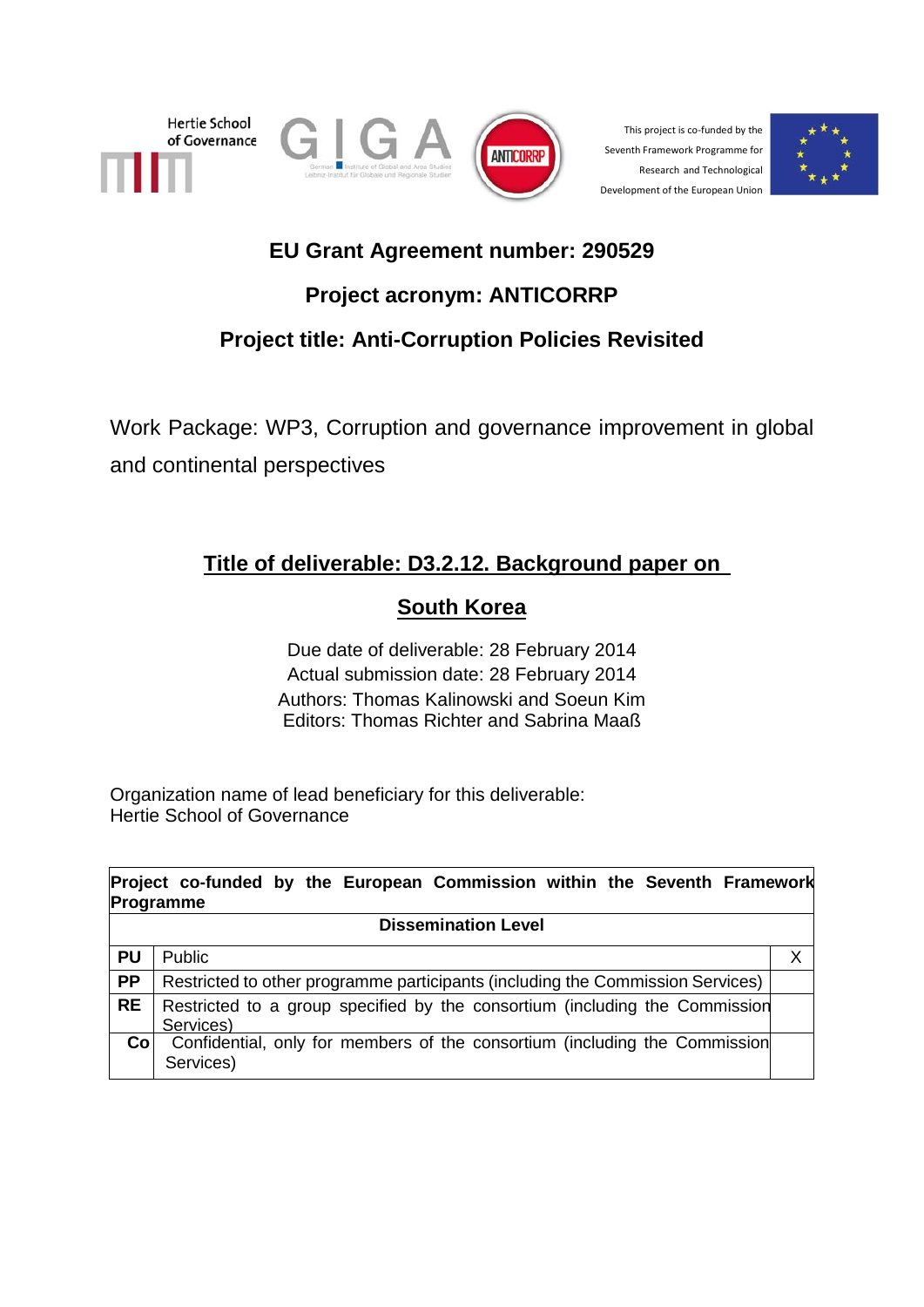# **Corruption and Anti-Corruption Policies in Korea**

Thomas Kalinowski and Soeun Kim Ewha Womans University GIGA German Institute of Global and Area Studies 30 November 2013

### **ABSTRACT**

Korea is a developed OECD country and a young democracy with a relatively effective governance structure. It is often described as a very successful case of state-led economic development and praised for the successful transition from an authoritarian "developmental state" to a consolidated democracy since the 1980s. The Asian financial crisis that hit Korea in 1997 and the election of the first president coming from the opposition in the same year have been another critical juncture. Since then substantial institutional reforms have consolidated democracy, strengthened civil rights and improved the quality of governance. The country has a well-trained, meritocratic bureaucracy and a largely independent judiciary. Despite the substantial improvements in transparency, democratic accountability and prevention of corruption, many problems remain. Democratic behavior is still not deeply rooted in Korean society and is often undermined by entrenched hierarchical and authoritarian thinking. Korean society is divided into competing networks in which personal trust derives from regional origin and high school/university networks. These personal networks are grouped around powerful individuals and compete for influence, power, jobs and public resources. Democratic changes in governments have ensured that not a single group was able to completely monopolize power, but the competition of networks has prevented the emergence of a universalistic attitude oriented towards the common good. In sum, the distribution of resources is on the border between competitive particularism and ethical universalism with a general positive tendency since the beginning of democratization.

### **KEYWORDS**

South Korea, corruption, anti-corruption policies, governance, good governance, democracy

Thomas Kalinowski, Ph.D., tkalinowski@ewha.ac.kr

Ewha Womans University

GIGA German Institute of Global and Area Studies

\\\\\\\\\\\\\\\\\\\\\\\\\\\\\\\\\\\\\\\\\\\\\\\\\\\\\\\\\\\\\\\\\\\\\\\\\\\\\\\\\\\\\\\\\\\\\\\\\\\\\\\\\\\\\\\\\\\\\\\\\\\\\\\\\\\\\\\\\\\\\\\\\\\\ © 2014 GIGA German Institute of Global and Area Studies.

All rights reserved. This document has been published thanks to the support of the European Union's Seventh Framework Programme for Research - Socio-economic Sciences and Humanities theme (EU Grant Agreement number: 290529).

The information and views set out in this publication are those of the author(s) only and do not reflect any collective opinion of the ANTICORRP consortium, nor do they reflect the official opinion of the European Commission. Neither the European Commission nor any person acting on behalf of the European Commission is responsible for the use which might be made of the following information.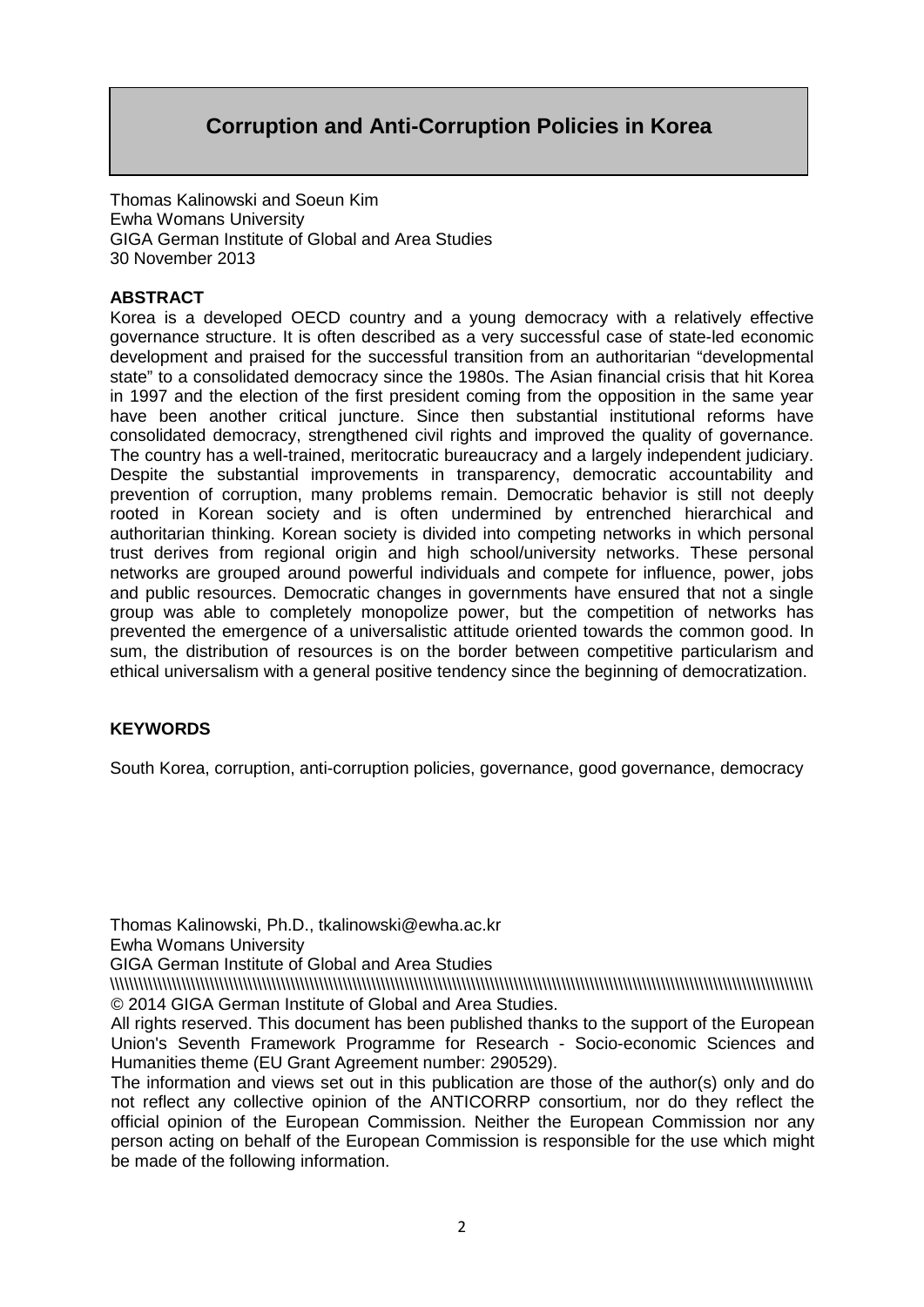# **Acronyms**

| <b>ACRC</b><br><b>BPI</b> | Anti-Corruption and Civil Rights Commission<br><b>Bribe Payers Index</b> |
|---------------------------|--------------------------------------------------------------------------|
| BTI                       | Bertelsmann Transformation Index                                         |
| <b>CCEJ</b>               | <b>Citizens Coalition for Economic Justice</b>                           |
| <b>CEO</b>                | <b>Chief Executive Officer</b>                                           |
| <b>CPI</b>                | <b>Corruption Perception Index</b>                                       |
| <b>CSOs</b>               | <b>Civil Society Organizations</b>                                       |
| <b>DAPA</b>               | Defense Acquisition Program Administration                               |
| DPA                       | <b>Defense Procurement Agency</b>                                        |
| <b>GePS</b>               | Government e-Procurement System                                          |
| <b>ICIJ</b>               | International Consortium of Investigative Journalists                    |
| <b>KICAC</b>              | Korea Independent Commission Against Corruption                          |
| <b>KONEPS</b>             | Korea online E-Procurement System                                        |
| <b>MRG</b>                | Minimum Revenue Guarantees                                               |
| <b>NGOs</b>               | Non-Governmental Organizations                                           |
| <b>OECD</b>               | Organization for Economic Co-operation and Development                   |
| <b>PPP</b>                | <b>Public-Private Partnerships</b>                                       |
| <b>PSPD</b>               | People's Solidarity for Participatory Democracy                          |
| SGI                       | Sustainable Governance Indicators                                        |
| TI                        | Transparency International                                               |

# **Figures**

|--|

## **Tables**

| Table 2. The TI Corruption Perceptions Index (CPI) and Rank of Korea from 2001 to 2012 10 |  |
|-------------------------------------------------------------------------------------------|--|
|                                                                                           |  |
|                                                                                           |  |
|                                                                                           |  |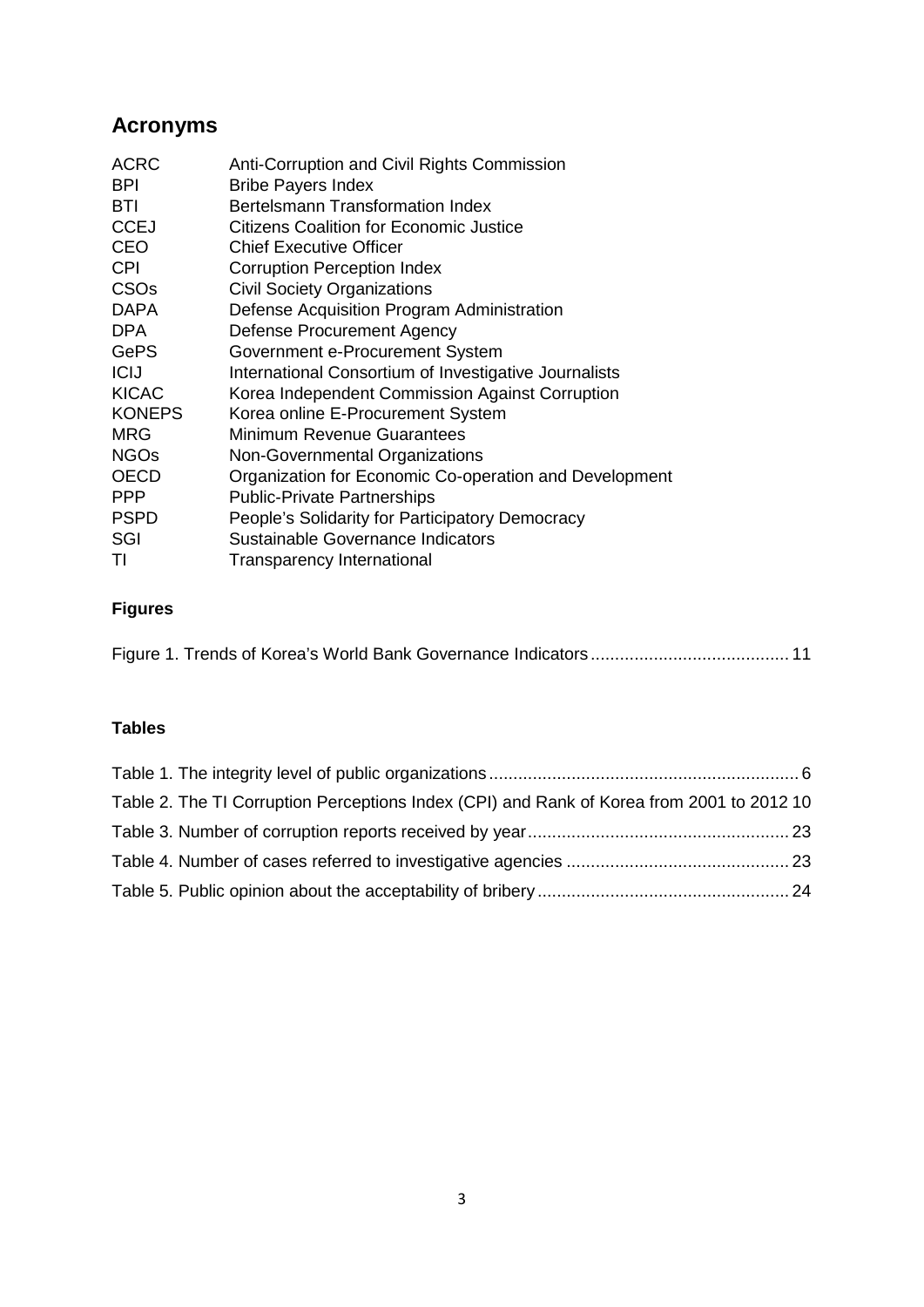## **I. Introduction**

Korea is an OECD country with a per capita income of about 23,000 USD similar to the level of Southern European countries such as Greece and Slovenia. It is young democracy with a relatively effective governance structure and an active civil society. The country is often described as a very successful case of state-led economic development and praised for the successful transition from an authoritarian "developmental state" to a consolidated democracy since the 1980s. The Asian financial crisis that hit Korea in 1997 and the election of the first president coming from the opposition in the same year can be seen as critical juncture. Since then substantial institutional reforms have consolidated democracy, strengthened civil rights and improved the quality of governance. Korea has a well-trained, meritocratic bureaucracy and a largely independent judiciary. However, despite the substantial improvements in transparency, democratic accountability and prevention of corruption, many problems remain. Particularly weak formal institutions, the concentration of economic power and the intense political struggle between different factions undermine the fight against corruption. In this sense, Korea still has a long way to go in order to become a clean society with a fully accountable governance structure that is free of the abuse of power. In sum, the distribution of resources is on the border between competitive particularism and ethical universalism with a general positive tendency since the beginning of democratization, but also some contradictory trends in the last couple of years. Particularly since 2007 and the election of President Lee Myung-bak, many observers detect a stagnation or even deterioration of anti-corruption policies and good governance.

Corruption is increasingly acknowledged as a major problem and diverse public institutions and civil society organizations are engaged in the struggle for transparency and accountability. Particularly since 1997, the acceptance of corruption in the public is dramatically declining. Regarding government institutions, the Anti-Corruption and Civil Rights Commission (ACRC) were created in February 2008by merging the Ombudsman of Korea, the Korea Independent Commission against Corruption and the Administrative Appeals Commission. Some criticize that the ACRC is not as independent as its predecessors since the president plays the dominant role in selecting ACRC commissioners.

There exists a wide range of civil society organizations, which are engaged in the fight against corruption such as the Citizens' Coalition for Economic Justice (CCEJ), People's Solidarity for Participatory Democracy (PSPD), and Transparency International (TI) Korea. They have expanded their influence in curbing corruption by blacklisting corrupt politicians, drafting policy guidelines and contributing in enacting anti-corruption legislation. Under the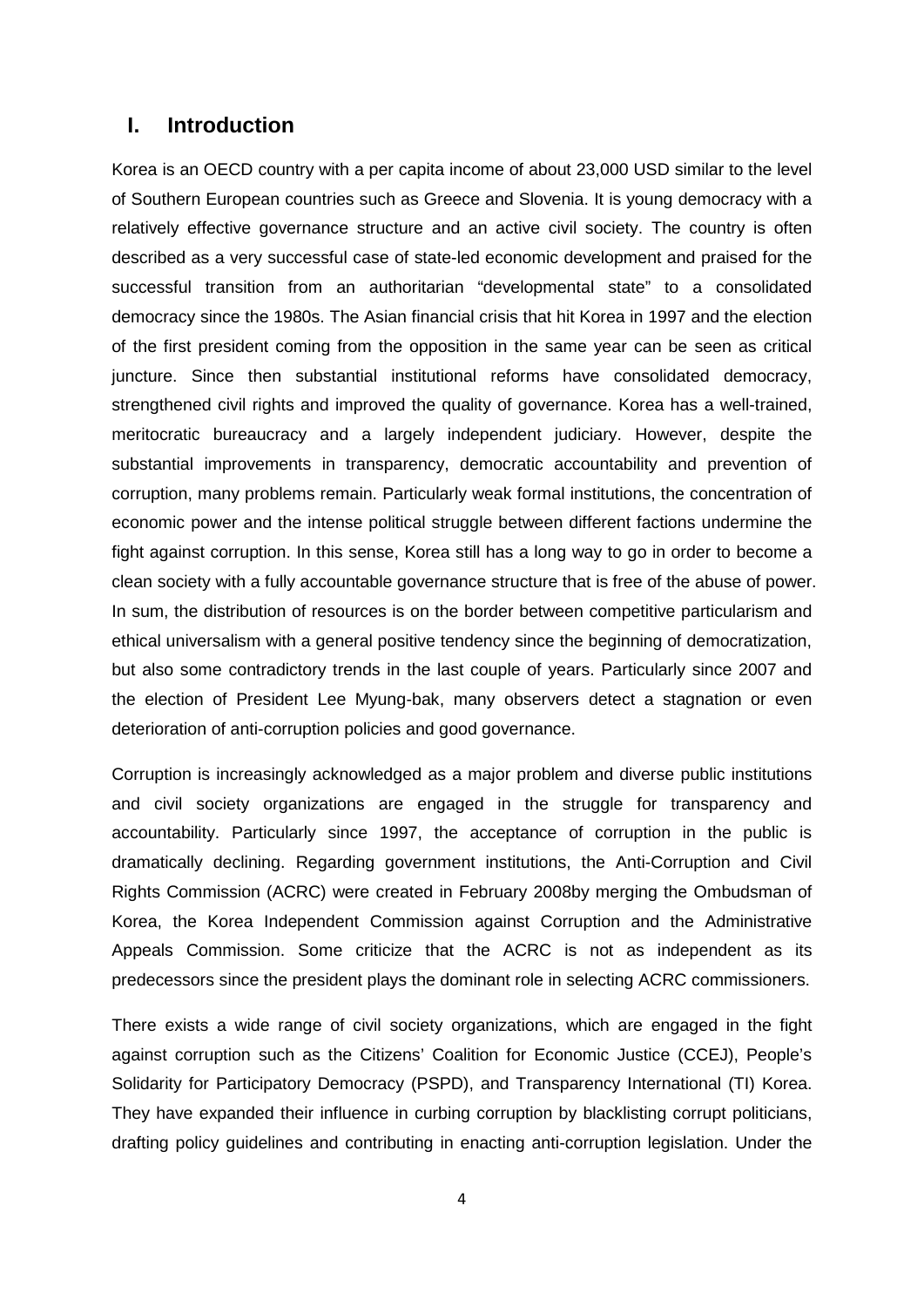Lee administration (2008-2013) some of these groups have complained that they faced disadvantages such as cutting of public funds.

Former Korean presidents from different political parties have been targeted by anticorruption investigations involving themselves, their family members and close aides. The Presidency of the conservative Lee Myung-bak who was in office from 2008 until February 2013 saw his legacy tainted by a corruption conviction against his brother, senior presidential aides and former senior officials. President Lee was also accused of using his power to issue special pardons for aides convicted for bribery [\(Chang](#page-25-0) 2013). His immediate predecessor the liberal President Roh Moo-hyun suffered also from bribery investigations implicating aides and relatives. He committed suicide in March 2009 after being questioned by state prosecutors in connection with accusations of corruption involving family members. In the case of former President Roh prosecutors stopped all investigations after Roh's death and never provided proof for corruption directly related to him. Accusations of corruption can thus also be misused as a political weapon to discredit or silence political opponents.

While the public sector has made progress in fighting corruption, the corporate sector has shown much less visible improvements. Collusion and unaccountable corporate governance structures remain a big problem in Korea. There have been numerous corporate scandals involving family controlled conglomerates (chaebols) and there were frequent corruption convictions among top business leaders during the last couple of years. In August 2012, the chairman of the Hanwha Group was sentenced to four years in jail. In January 2013, the chairman of SK Holdings Co Ltd's was jailed for four years on embezzlement charges [\(Anti-](#page-25-1)[Corruption Authorities, 2013\)](#page-25-1). As a matter of fact, business leaders were often pardoned by the president after serving only a small fraction of their prison terms. It remains to be seen, how the new administration under President Park Geun-hye that came to power in February 2013 is willing and able to change this practice.

## **II. State of Governance**

The state of governance in Korea reflects the status of the country as a young democracy and OECD member. Within the OECD, Korea is positioned below the average, for example, it ranks 26<sup>th</sup> among 31 OECD member countries in the 2011 Bertelsmann Sustainable Governance Index concerning the status of governance and  $22<sup>nd</sup>$  when it comes governance management ability [\(Bertelsmann-Stiftung](#page-25-2) 2011). Compared with a broader set of countries including many emerging economies and developing countries, Korea fares much better and most World Bank Governance Indicators consider the country to be clearly above the average in the  $50-75<sup>th</sup>$  or  $75-90<sup>th</sup>$  percentile. In 2012, Korea compares favorably with the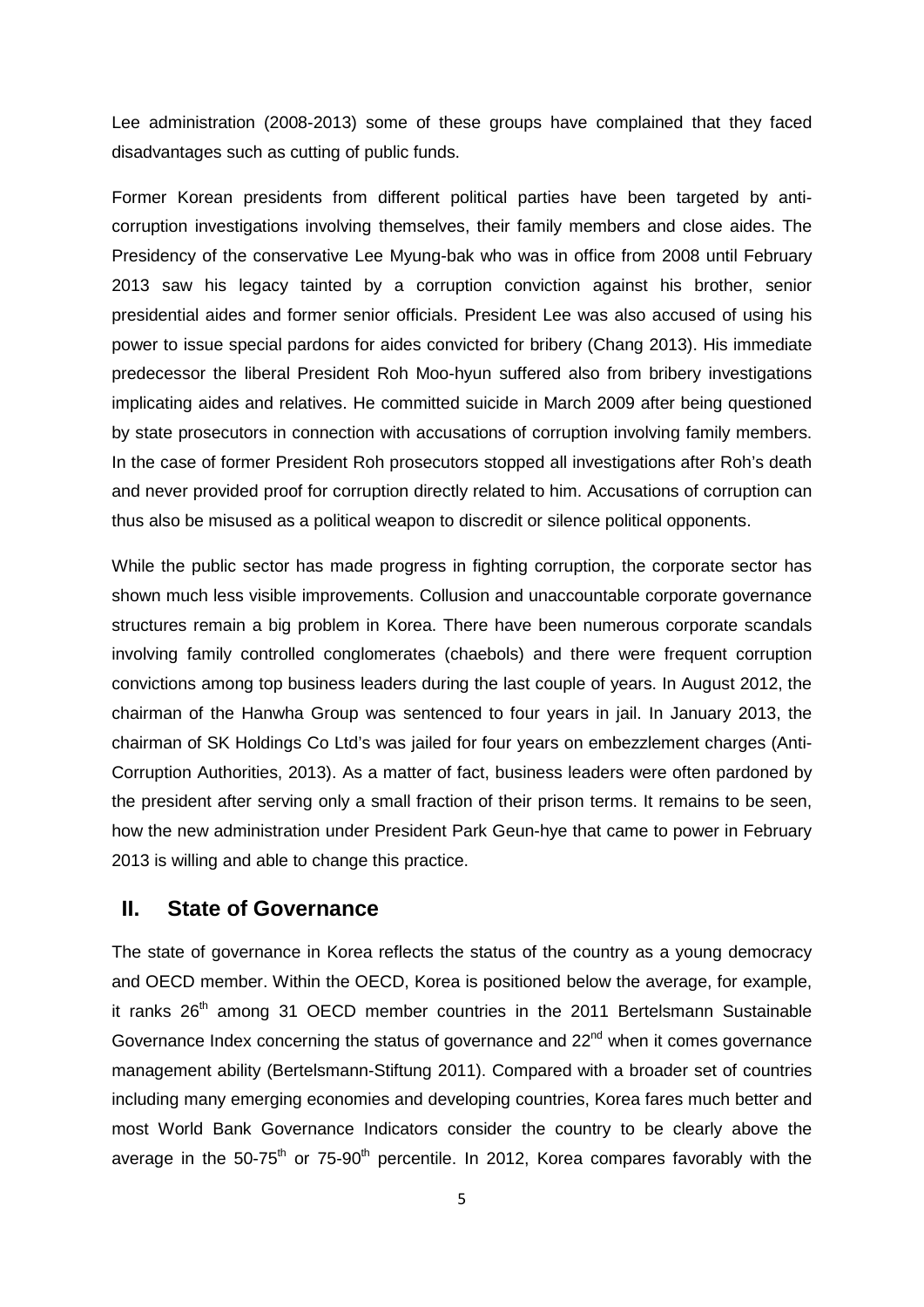regional average in Asia and receives a top percentile rank of 84.2 out of the perfect score 100 in the category of government effectiveness. In the field of rule of law and regulatory quality, Korea compares also favorably above the mean, while in voice and accountability, political stability and control of corruption it lacks behind. In control of corruption Korea scored 70.3 out of 100 [\(World Bank](#page-27-0) 2013).

According to the Transparency International Corruption Perceptions Index (CPI), Korea ranked 45th out of 176 countries in 2012. It scored 56 out of 100 with 100 representing a perfectly clean governance system. Korea ranked 13<sup>th</sup> out of 28 countries in the Transparency International Bribe Payers Index (BPI) in 2011, remaining at the same rank as compared to the 2008. In the 2011 Financial Secrecy Index, a measure ranking national jurisdictions according to the level of financial secrecy, Korea was placed at  $28<sup>th</sup>$  out of 71 countries [\(Transparency International](#page-27-1) 2013b).

The results of the 2012 Integrity Assessment conducted by the ACRC evaluate the integrity level of public organizations substantially higher at a score of 7.86 out of 10 compared to the TI report. In this survey respondents included 160,854 Korean citizens (public service users), 66,552 staff members of public organizations, and 15,491 "policy customers" such as academic associations, reporters accredited to public organizations, aids of Assemblymen, affiliated organizations, and occupational agencies. The assessment of the integrity of public organizations was highest by citizens (8.10 points), followed by staff members (7.85 points) and policy customers (6.86 points).

|                                                 | <b>Overall</b><br>Average<br><b>Assessment</b> | Average<br><b>Assessment</b><br>by Citizens | Average<br><b>Assessment</b><br>by Staff<br><b>Members</b> | Average<br><b>Assessment</b><br>by Policy<br><b>Customers</b> |
|-------------------------------------------------|------------------------------------------------|---------------------------------------------|------------------------------------------------------------|---------------------------------------------------------------|
| <b>Integrity level</b><br>(out of 10<br>points) | 7.86                                           | 8.1                                         | 7.85                                                       | 6.86                                                          |
| No of<br><b>Respondents</b>                     | 242,897                                        | 160,854                                     | 66,552                                                     | 15,491                                                        |

<span id="page-5-0"></span>

|  |  |  |  | Table 1. The integrity level of public organizations |
|--|--|--|--|------------------------------------------------------|
|--|--|--|--|------------------------------------------------------|

Source: [Anti-Corruption and Civil Rights Commission](#page-25-3) (2012)

The share of the respondents, who actually admitted having paid a bribe, differs between TI and ACRC surveys. According to the ACRC report, 1.0 percent of citizens, who participated in the survey, paid bribes to public officials or entertained them in bars or other recreational activities over the past year. Compared to 2011, this was a slight increase of 0.8 percent. According to the 2013 TI global corruption barometer, the share of citizens' paying bribes was three times as high at 3% [\(Transparency International, 2013a\)](#page-27-2). The ACRC assessment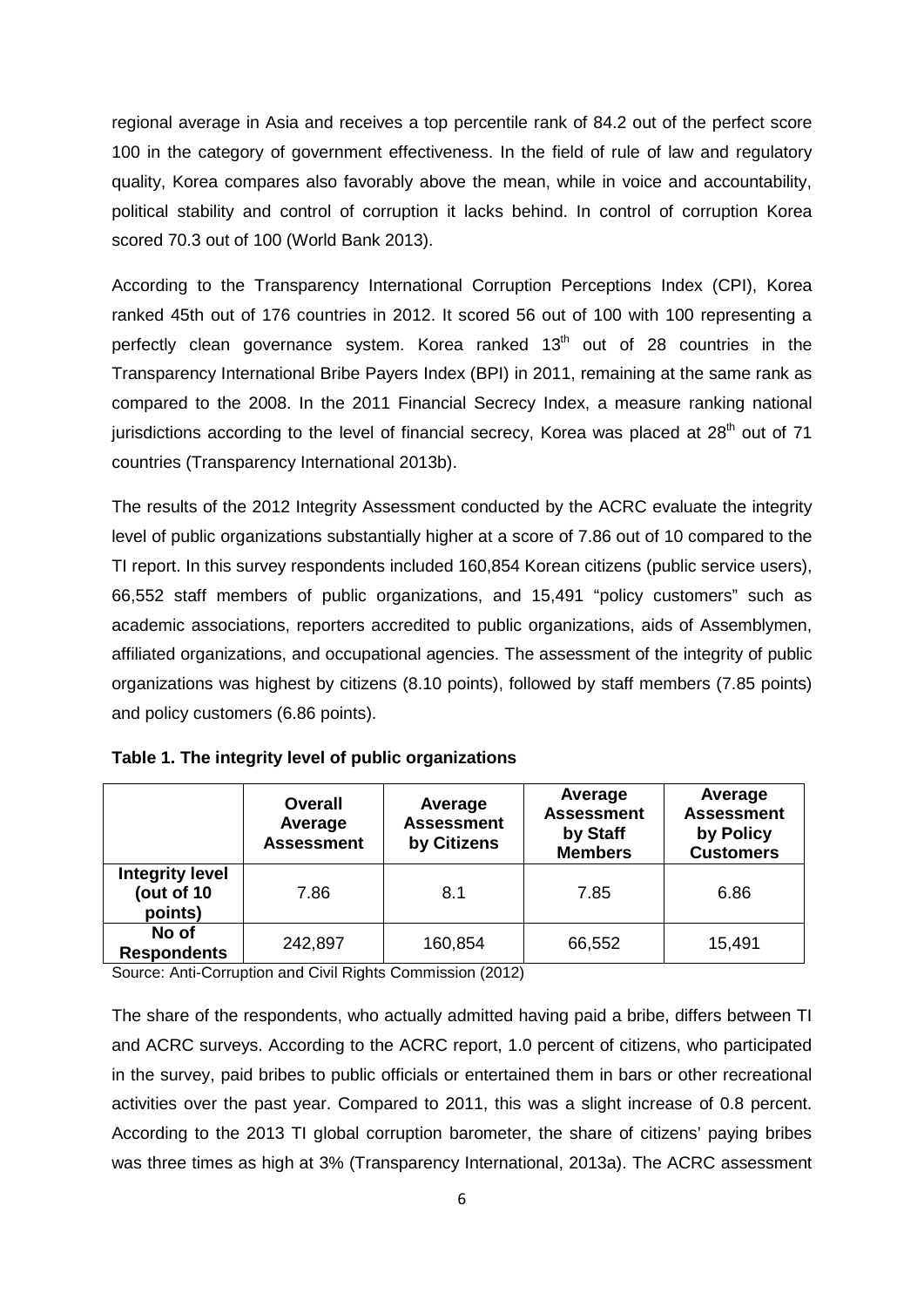revealed that among the bribery payers (1%) motivations for bribing someone were due to "a custom or a courtesy" (44.6%) and trying to "prompt business processing" (27.1%). As part of the same report, there were also some increases in the rate of experience in illegal/undue budget execution (7.4% in 2011 compared to 9.5% in 2012) as well as in undue work order (5.8% in 2011 compared to 8.0% in 2012) [\(Anti-Corruption & Civil Rights Commission, 2012\)](#page-25-3).

Despite the general favorable data and the large improvements in the last years, many problems and challenges remain. Korea is a society in which personal networks still play a very important role and these networks often compete with a winner-takes-it-all attitude. This is particularly pronounced during the government transition period when a large amount of high-ranking positions are shuffled to make place for confidants of the new president. Favoritism, paternalism and corruption remain serious problems. Values of perception of corruption in Korea persist relatively high and have even deteriorated in the last couple of years during the Lee Myung-bak administration (see section IV). In the 2012, TI corruption perception index (CPI) Korea dropped to rank 45, two places down compared to 2011 and six places down compared to 2009. Of course, perception of corruption is not a perfect measurement for actual corruption, because it can also reflect a better awareness of corruption and the success of the democratization process such as a free press and a vibrant civil society that are exposing corruption in the public and private sector [\(Schopf,](#page-27-3)  [2011\)](#page-27-3). In a politically divided country like Korea, accusations of corruption are also used as a political weapon. Particularly hearings of candidates for ministers and high government officials are well known for careful investigations of alleged corruption and unethical behavior. In the preparation period of the current Park administration this scrutiny caused numerous candidates to drop out and substantially delayed the nomination process. Unfortunately, this political weapon can also be misused by governments to destroy or silence political opponents.

Compared to the central government, corruption is an even bigger problem on the level of regional and local governments particularly in procurements for construction projects where personal networks are particularly close and transparency is more difficult to achieve (Interview TI). Corruption as it is defined in this paper being a misuse of power is most serious in the business sector. Business leaders often and even routinely misuse their power ignoring formal institutional rules for example those protecting employees or subcontractors. In a society with strong personalized networks, loyalty towards certain businesses or business networks often seems to be a more important incentive than constraints provided by formal rules. Generally, anti-corruption laws are much harder to enforce in the private than in the public sector, because anti-corruption agencies lack the mandate and power to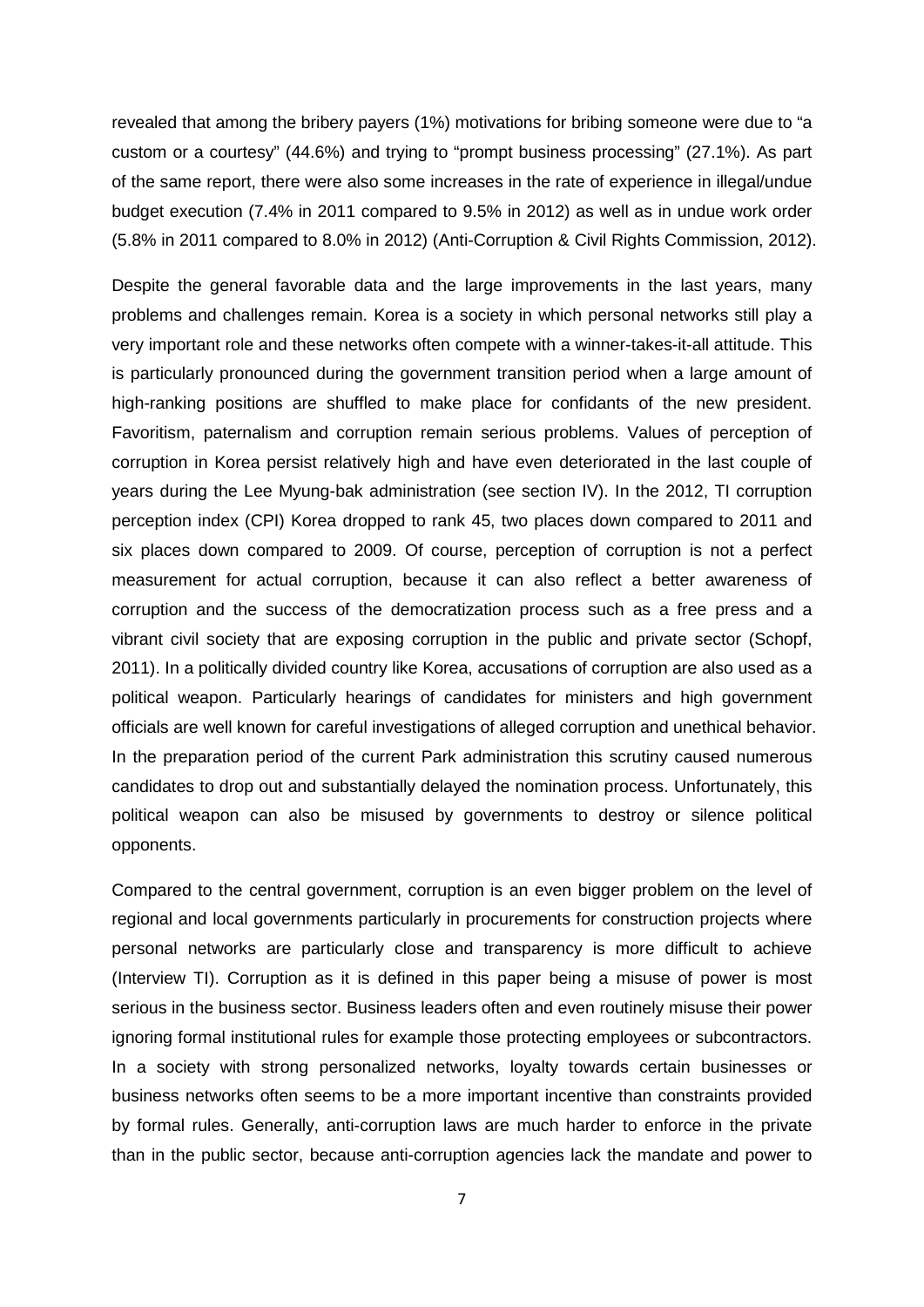investigate and penalize private corporations bribing official. With the enactment of the Act on the Protection of Public Interest Whistleblowers in September 2011 there has been some improvement. Private sector employees who report public interest violations can now be protected along with public sector employees. Until the end of September 2012, 14 requests were made for protection and relief, such as the guarantee of a person's status against disadvantages, etc. As of the end of September, a total of 4 cases were protected, including 3 cases of protective measures and 1 case of the guarantee of a person's status (ACRC Korea Annual Report 2012: 79). Therefore corruption has still been persistent in large parts of the Korean private sector until today.

## **III. Mechanisms**

There are many different reasons for the challenges the Korean governance system is facing. Among them the legacy of the authoritarian regime and the concentration of economic power are among the most important ones. Until 1987, during the times of the military dictatorship, Korea was ruled by a regime, which was very much focused on economic growth with little respect for human rights, democratic participation, transparency and accountability of the government. In 1987, Koreans successfully overthrew their authoritarian regime and embarked on an impressive process of democratization. However, this process remains incomplete. In the eyes of many observers Korea is still a "defective" [\(Croissant](#page-25-4) 2004) or "illiberal democracy" [\(Zakaria](#page-27-4) 2004). While formal democratic institutions like elections are intact and largely consolidated, hierarchical thinking and top-down decision making processes with little accountability remain pervasive. Personal networks and factionalism tend to trump formal institutions and a universalistic orientation. Particularly the political and economic elites largely stick to a deeply entrenched system of patronage. Politics and business tend to be organized like "families" with personalized ties and trust, while a society wide perspective and institutionalized way of generating trust lacks behind. Elite members see their role still as the benevolent "head of the household" supporting their constituencies and personal networks, while subordinates are expected to follow orders staying passive. In this context, networks between politicians, bureaucrats and businesses, which originate in the close collusion during the existence of the authoritarian "developmental state", are particularly problematic.

Historically, a hierarchical thinking is very deeply entrenched and it still difficult for younger or lower ranked colleagues to criticize elders or their superiors. Cultural factors such as Confucianism are often used to explain this stability of hierarchies in Korea. Indeed, the close connection between the state and religion-like culture might explain deficiencies of governance compared to European legacies of a more competitive relationship between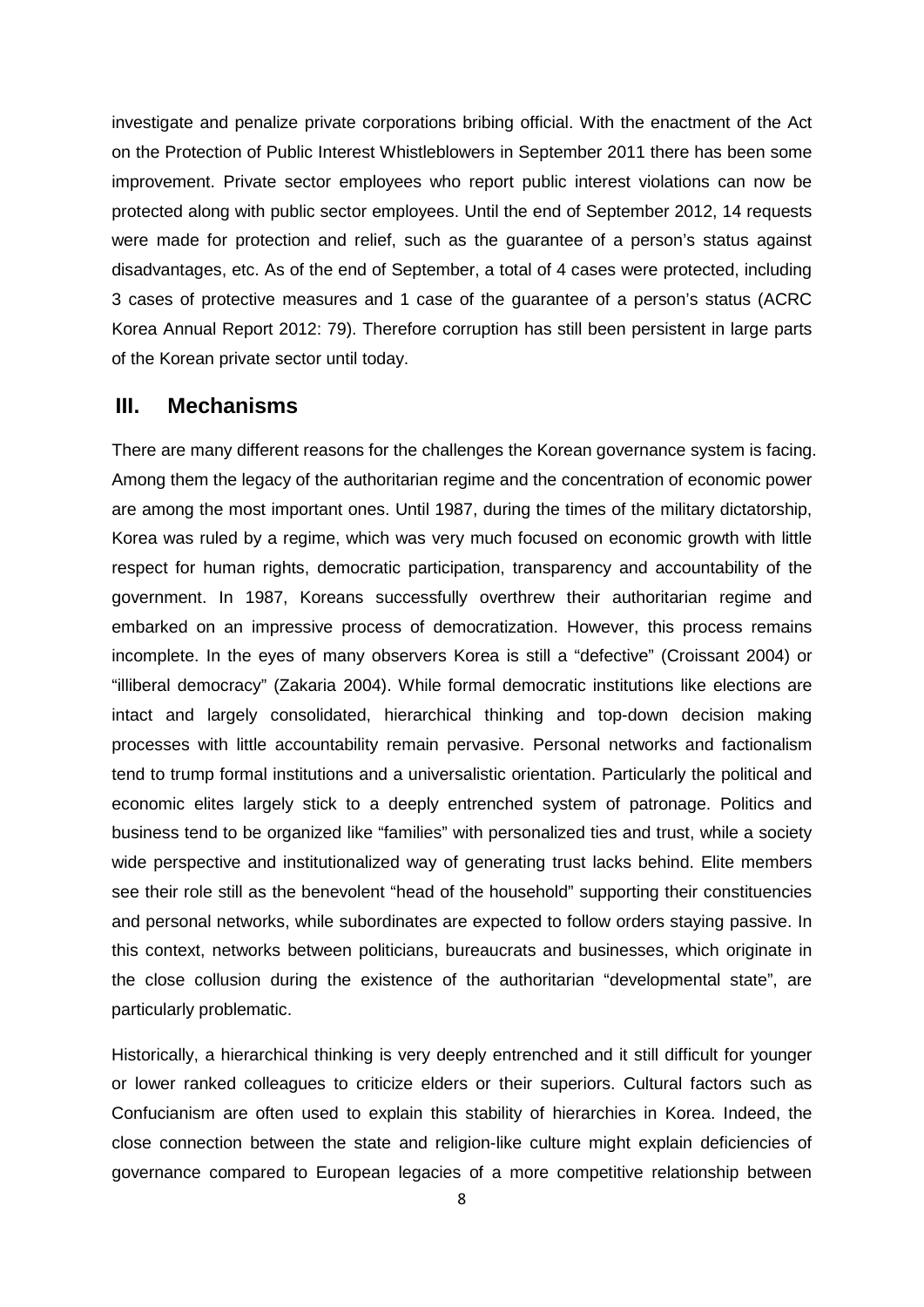state and religion. On the other hand, cultural explanations overlook the major improvements that have been made in Korea. Cultural explanations based on Confucianism also fail to explain why in many of the governance rankings such as the Bertelsmann Sustainable Governance Index (SGI) and Transformation Index (BTI) as well as TI-CPI Korea scores similarly or better than some Southern and Eastern European countries with strong Christian roots. Countries like Greece, Portugal, Hungary or the Czech Republic have very different cultural roots compared to Korea, but are on similar levels of economic development and share a similar authoritarian legacy.

The high level of economic concentration contributes to collusion and corruption as some domestic markets are dominated by one company or by a few companies fiercely competing against each other in acquiring government contracts or support. Particularly liberal governments under Kim Dae-jung (1998-03) and Roh Moo-hyun (2003-08) tried to strengthen market forces by opening the domestic market, inviting foreign competitors and investors and strengthening minority shareholders' protection in order to increase competition, improve transparency and combat "crony capitalism" [\(Kalinowski](#page-26-0) 2008). However, the attempt to transform Korea into a "market democracy" was largely ineffective in curbing collusion, because big business groups learned how to co-opt opposition and use the new institutions in their favor [\(Kalinowski and Cho](#page-26-1) 2009; [Kalinowski](#page-26-2) 2009). Many foreign investors also had little interest in improving transparency and rather used corruption to have advantages in taking over Korean companies or banks [\(Cho and Kalinowski](#page-25-5) 2010). Market opening did not reduce crony capitalism, but rather let to its internationalization. While the government occasionally cracks down on corruption within business, it seems often to do so not in order to enforce law and order, but to extract concessions from business. The routine in which the president pardons convicted business leaders has led to a high degree of cynicism in the public and has further undermined trust in the rule of law.

Korea has a vibrant civil society and diverse media landscape, particularly if one includes blogs and online media. The mainstream media is often characterized as largely conservative and especially radio and TV programs are criticized for the lack of investigative journalism, being depoliticized and focusing on infotainment. However, critical newspapers and journals do exist and the Internet provides a powerful platform for scandalizing corrupt behavior. Unfortunately, the government has not embraced citizen activism on the Internet as a tool for transparent governance. Reporters without Borders accused South Korea of internet censorship, limiting anonymity in the web and prosecuting bloggers for posting critical comments on the government. Consequently, the organization put the country under surveillance for its "internet enemies" list [\(Reporters Without Borders](#page-27-5) 2013).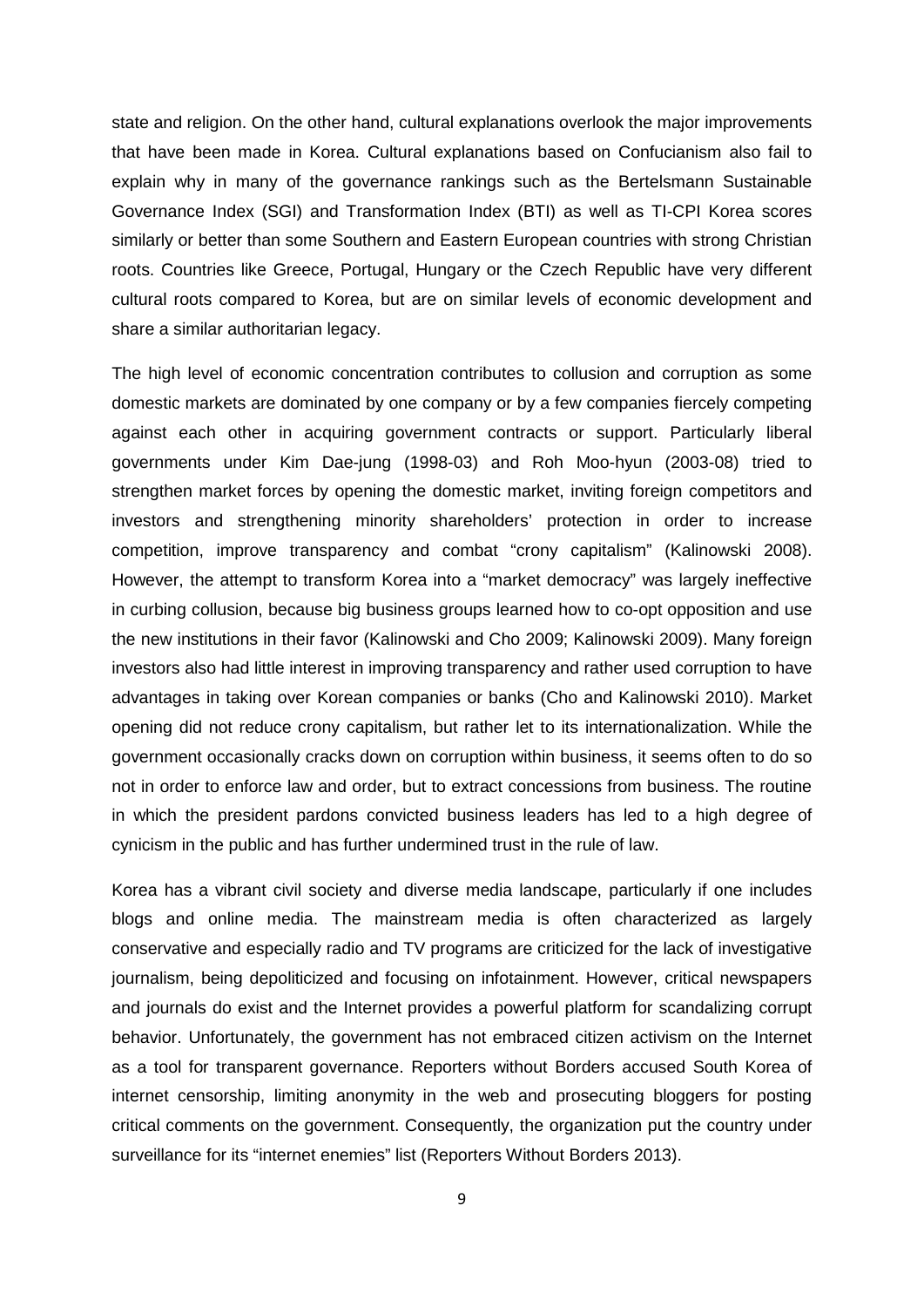## **IV. Trends**

The long-term trend of the quality of governance and control of corruption is clearly positive. Critical junctures were the democratic revolution of 1987, the Asian financial crisis of 1997/98 with the election of the first president from the opposition and the swing back to conservative rule in 2007. The Worldwide Governance Indicators show largely a positive trend except in the fields of voice and accountability and political stability [\(World Bank](#page-27-0) 2013). Korea's score in the government effectiveness increased from 0.63 (on a scale from -2.5 to +2.5) in 1996 to 1.2 in 2012, although improvements stalled since the change of government to the Lee Myung-bak administration in 2007. The value of the control of corruption also increased, but much less substantial from 0.27 in 1996 to 0.47 in 2012 (Figure 1). The TI CPI Index also shows a largely positive trend (table 2) although it is difficult to compare TI scores over time. Recent falls in rankings indicate that Korea has been less successful than its direct peers. Particularly under the Lee Myung-bak administration from 2008-2013, progress seems to have stalled and Korea slipped back from the 39<sup>th</sup> position in 2009 to the 45<sup>th</sup> position in 2012 [\(Transparency International](#page-27-6) 2012). Perception of corruption can be misleading as improvements in transparency lead to more revealed scandals that might affect public perception. Institutional indicators like the share of competitive versus noncompetitive procurement contracts show a very positive trend towards a more competitive framework (Schopf [2011: 29\)](#page-27-3) although competition itself does not necessarily reduce corruption automatically, if the regulatory framework is weak.

<span id="page-9-1"></span>**Table 2. The TI Corruption Perceptions Index (CPI) and Rank of Korea from 2001 to 2012**

|  |                                                                          |  |  |  |  | Year   2001   2002   2003   2004   2005   2006   2007   2008   2009   2010   2011   2012 |
|--|--------------------------------------------------------------------------|--|--|--|--|------------------------------------------------------------------------------------------|
|  | CPI   4.2   4.5   4.3   4.5   5   5.1   5.1   5.6   5.5   5.4   5.4   56 |  |  |  |  |                                                                                          |
|  | Rank   42   40   50   47   40   42   43   40   39   39   43   45         |  |  |  |  |                                                                                          |

<span id="page-9-0"></span>Note: Since 2012, the index has been changed into from 10 to 100 point scale. (Source: Transparency International).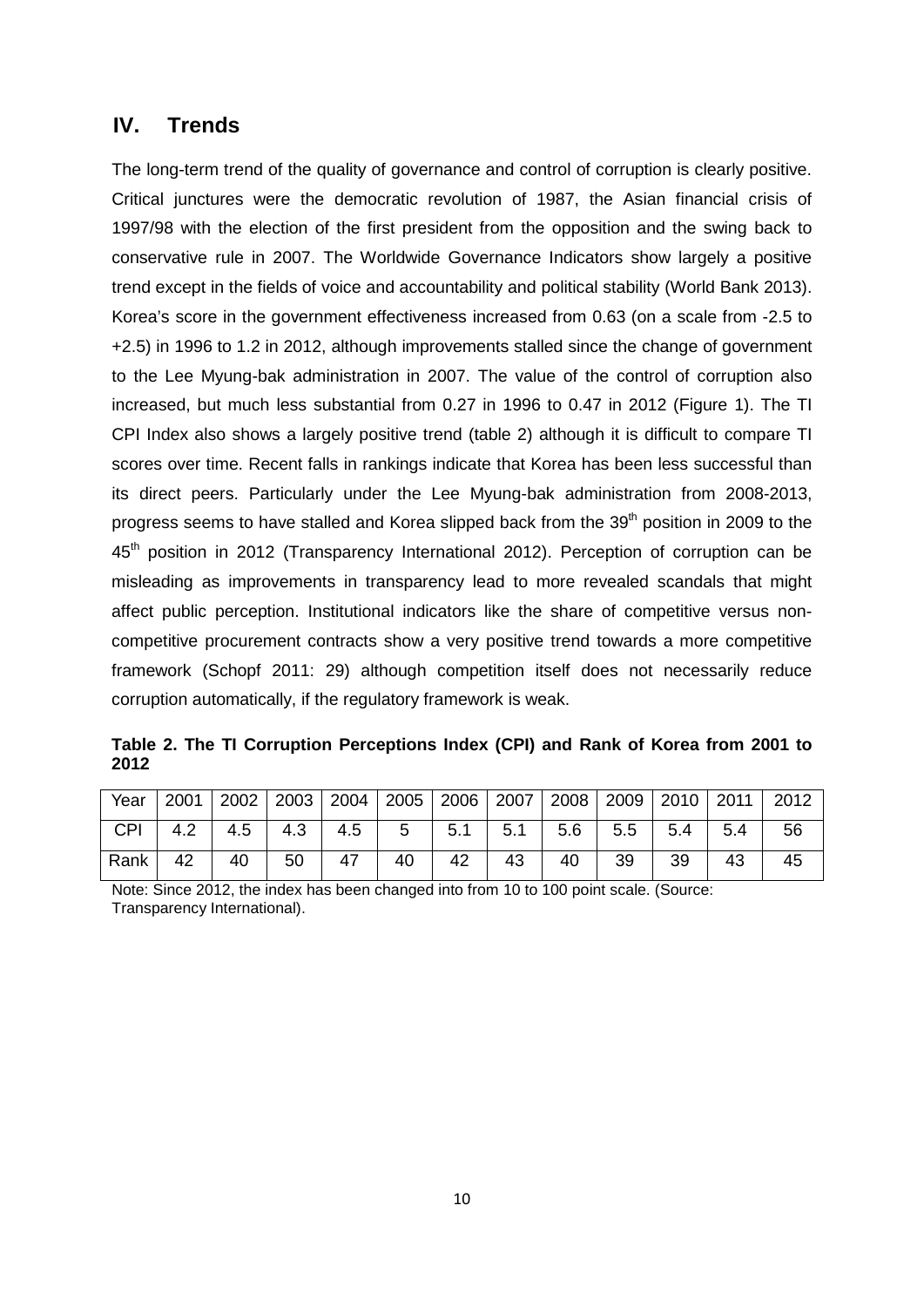

**Figure 1. Trends of Korea's World Bank Governance Indicators**

#### Source: [World Bank](#page-27-0) (2013)

Trends of mechanisms of corruption are more complex and contradictory. On the one hand particularly among the younger generation, Korean are much more likely to report and scandalize corruption (Interview with ACRC, TI). Public officials are also more aware of international standards on corruption and how to avoid the impression of collusion. On the other hand, the economic and political elite remains dominated by the older generation socialized during the military dictatorship. Under the Lee and Park administration, most positions were filled with senior politicians and bureaucrats that already held leading positions before the first civilian government took office in 1993. Particularly the last presidential election in December 2012 was crucially decided by the votes of the older generation, who overwhelmingly elected the daughter of the former military strongman. This electoral behavior indicates that a generational change in politics has been postponed as voters socialized during the military regime still play the decisive role in elections due to their high turnout.

Even among the young generation, trends are not without contradictions. While they are more active to file complaints and demand their rights, the young generation is caught in a cutthroat competition for jobs. The merciless competitive environment in Korea breeds a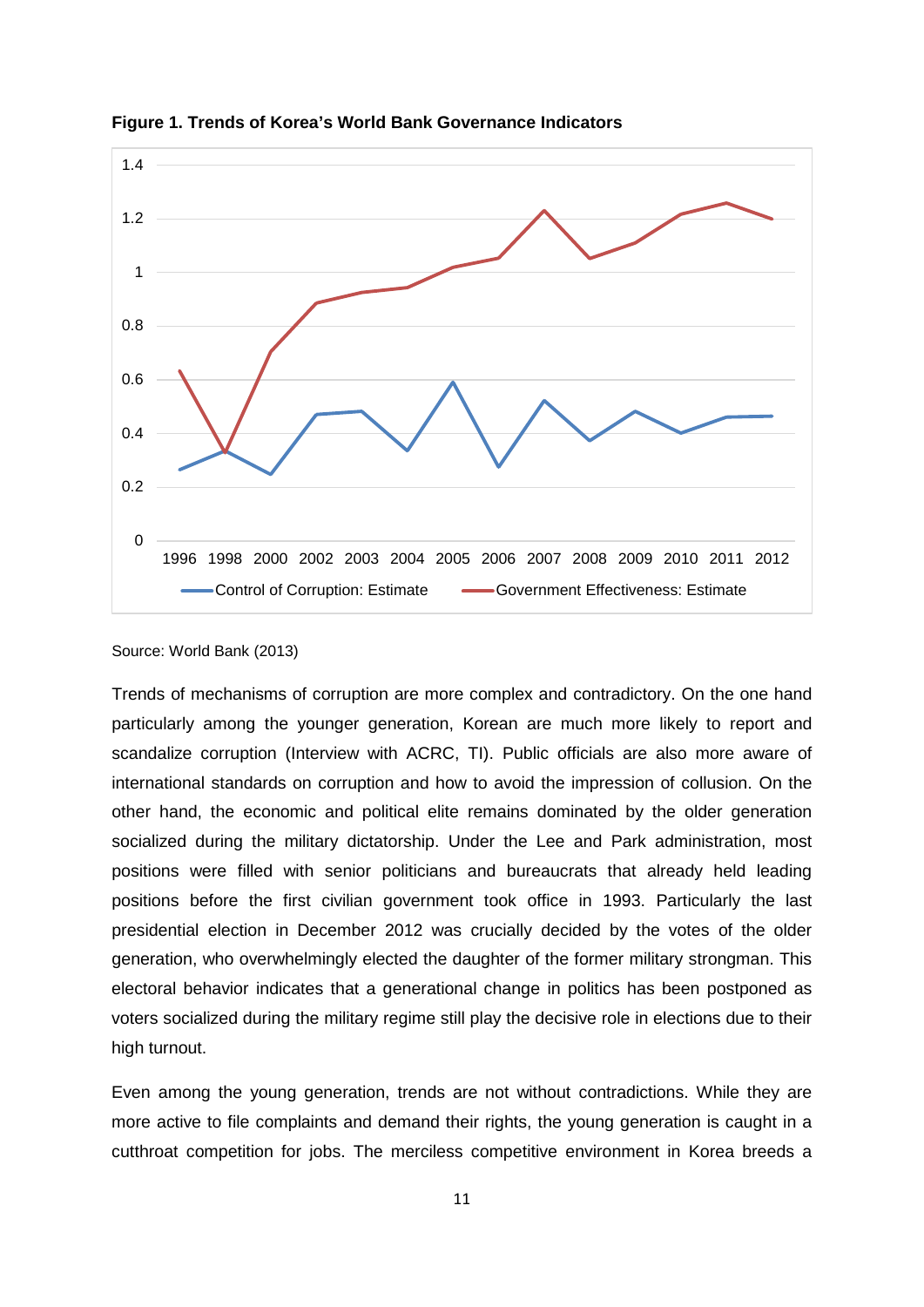form of egoism and opportunism that is not aiming for universal goals, but individual advantages. Within the weak institutional framework, this competition creates a potential vulnerability for collusion and corruption in order to advance their job prospects and careers.

## **V. Detailed Diagnosis**

## **Power distribution**

Free and fair elections are held in Korea since the democracy movement forced the military government to step down in 1987. Since then Korea has been described as a particularly successful case of gradual transition to democracy [\(Croissant](#page-25-4) 2004). After the former military leader Roh Tae-woo was elected in the first free election in 1987, the first civilian president, Kim Young-sam won the popular vote in 1992. In 1997, Kim Dae-jung, the first president coming from the opposition was elected followed by another liberal President Roh-Moo-hyun who won the election in 2002. In 2007 government was recaptured by the conservatives with the election of Lee Myung-bak followed in 2012 by Park Geun-hye, the daughter of the former military dictator Park Chung-hee. In many respects Korea is a consolidated democracy with orderly changes in government from conservative to liberal governments and back again to conservatives. Beneath the surface of this textbook transition, however, many problems persist and a few powerful social groups dominate Korean political and economic decision making through informal networks.

Personal networks built in schools and universities play a crucial role in Korea. Graduates from the three top ranked schools in Korea, namely Seoul National University, Korea University, and Yonsei University (SKY) are concentrated in powerful state positions. Regarding the heads of five main institutions – the Chairman of the National Assembly, the Chief Justice of the Supreme Court, the Prime Minister, the Chief Justice of the Constitutional Court, and the head of the Central Election Management Committee – 76% of them were educated at SKY universities during the last 20 years. Similarly, 71% of the deputy Prime Ministers and the ministers of each department have graduated from these three universities [\(Kim and Shin, 2012\)](#page-26-3). Overall, specific regional factions and school networks have enjoyed privilege and this pattern is very consistent over time.

Regionalism is another important variable in the competition of different groups for political and economic influence. Political parties are organized along regional lines with strongholds of the conservative party in the Southeastern (Youngnam) region and of the Democratic Party in the Southwestern (Honam) region. To a certain degree, the Roh Moo-hyun administration was an exemption from this regional factionalism as he came from the Southwestern region while running for the Democratic Party with its strongholds in the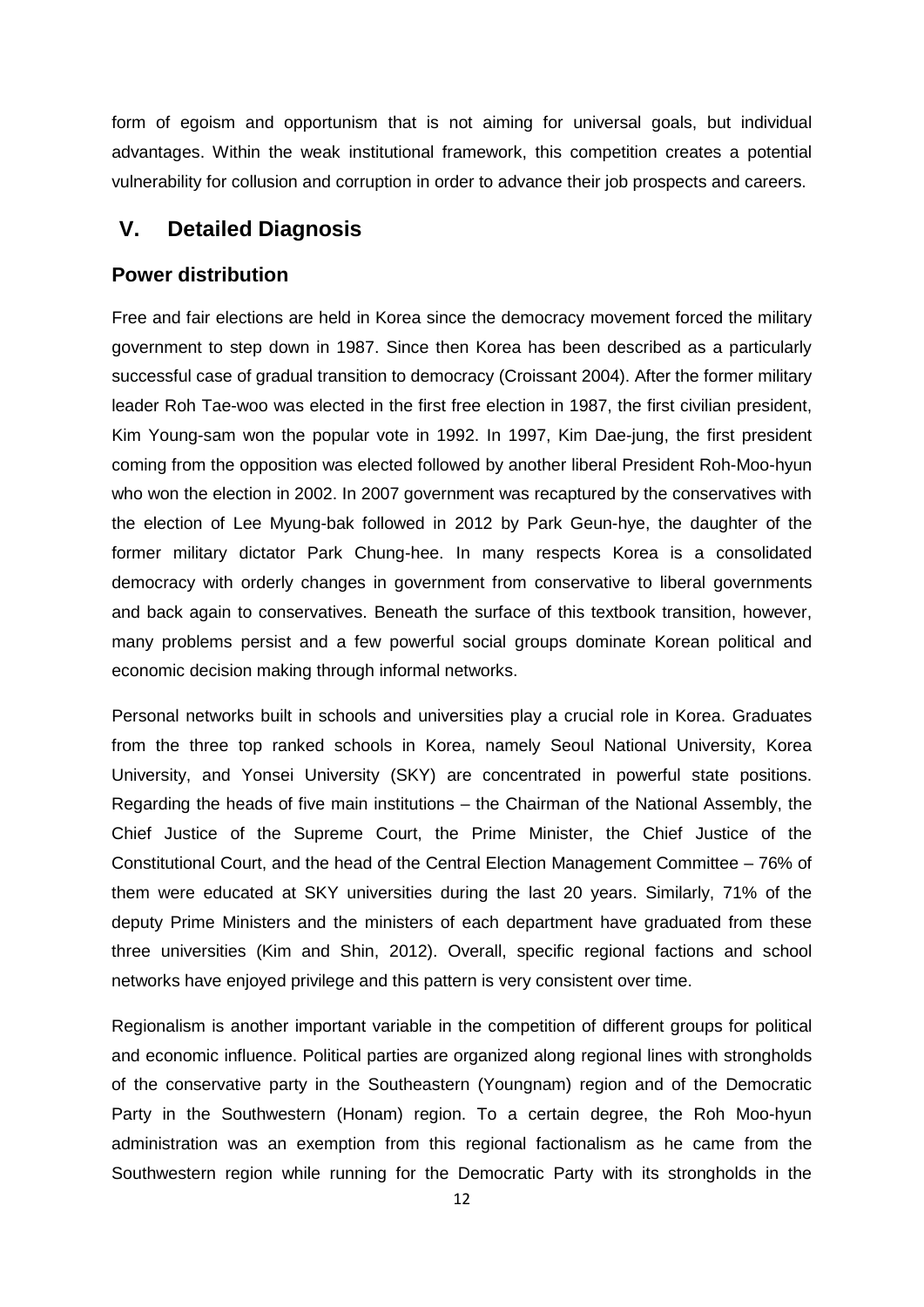Southwest. Roh was also different, because as a human rights lawyer with only a highschool diploma he did not have an elite background [\(Pastreich](#page-27-7) 2005).

Under the conservative President Lee regionalism strengthened again. He originates from the Southeastern Youngnam region and assembled his transition team and close aides from the Youngnam region who graduated from his alma mater Korea University. According to a newspaper article from the Hankyoreh, church based networks also recently have gained new influences under the Lee administration. The president himself was often criticized that he would favor fellow church goers of the Somang Church, an organization which he has been a member of for the past 20 years [\(Hankyoreh](#page-26-4) 2007).

To a certain extent, there is autonomy for 'loser' groups to exercise voice through elections, civil society groups and demonstrations. When the conservative majority in the parliament tried to impeach President Roh, tens of thousands of particularly young people gathered in different cities with candles to protest against the decision and to support Mr. Roh. The public stance reflected on these candlelight vigils subsequently led to a dramatic victory of the Uri party, which Mr. Roh supported at the National Assembly election in April 2004. The Uri party captured 152 of 299 seats in the National Assembly and it was the first time in 43 years that a liberal party won the majority in parliament. The backlash against the impeachment shows that Koreans are very alert to guard their democracy against actions that are perceived as undemocratic. Kihl goes even a step further and calls Roh's victory with popular support "a movement away from the old politics toward the new politics, thereby overcoming 'regionalism and bossism' in party politics" (Kihl [2005\)](#page-26-5).

Genuine drivers of change are the media sector as well as the vibrant civil society. Korea has a vibrant and diverse media sector, with numerous cable, terrestrial, and satellite television stations and more than 100 daily newspapers in Korean and English. Yet three big conservative newspapers dominate the print media in Korea with a clear conservative political bias. Furthermore, in 2012 Freedom House rated Korea's media as "partly free" not only because of heavy influence from large conglomerates and major corporations on the newspapers for advertisement but also because of severe political interference on the main TV channels by the government. According to Freedom House, freedom of expression in Korea has been declined noticeably since the inauguration of former president Lee Myungbak in 2008 [\(Freedom House](#page-25-6) 2012).

Civil society groups play a crucial role in Korea and are highly respected. According to the Edelman Trust Barometer in 2011 [\(Edelman](#page-25-7) 2011), NGOs reach a level of 62% and are trusted much more than other institutions such as businesses (46%), the government (50%)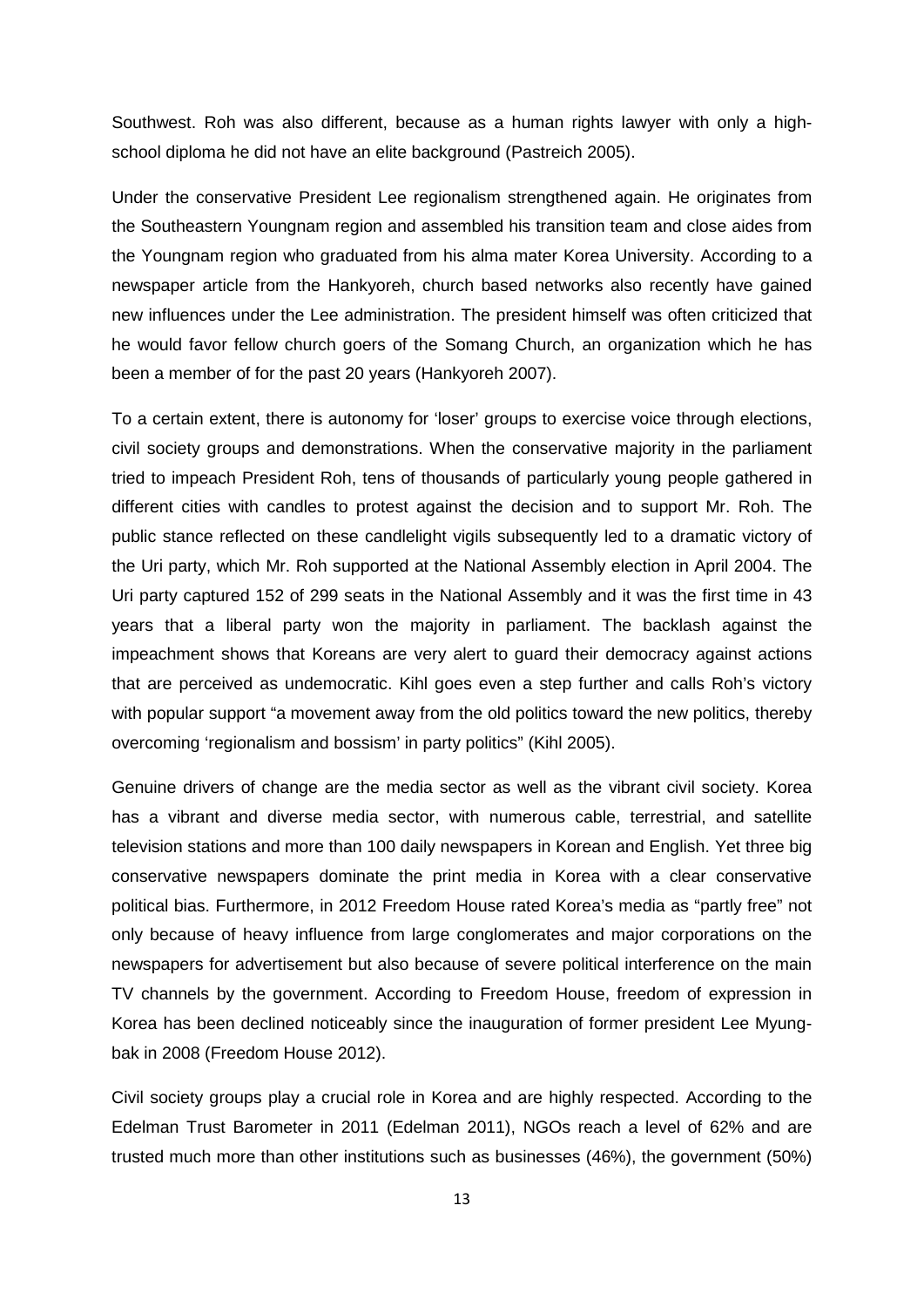and media organizations (53%). Some NGOs such as the Citizens' Coalition for Economic Justice (CCEJ) and the People's Solidarity for Participatory Democracy (PSPD) are very influential in shaping public opinion. The CCEJ covers a wide range of issues including economic justice, corruption, reunification with North Korea, urban problems, information and science, and local autonomy. As for the PSPD, its so-called "action groups" include Transparent Society, Judiciary Watch, National Assembly Watch, Taxpayers' Movement, Reclaiming Basic Rights, Center for Economic Reform, and Committee for International Solidarity [\(Kim, 2009\)](#page-26-6).

[Kim \(2006\)](#page-26-7) highlights three major activities done by NGOs: 1) "blacklist campaign" led by the Citizens' Solidarity against corrupt and incompetent politicians in general elections; 2) playing active roles in the policy process under the Kim Dae-jung and Roh Moo-hyun governments; and 3) the new web-based civic activism. The Roh administration took input by civil society organizations seriously and sought to incorporate their ideas into official policy-making. Also, representatives of civil society were hired in the cabinet or on advisory commissions. However, the Lee administration did not continue this inclusive approach and returned to a more traditional top-down principle of governing. Since that time, CSOs complain about lacking access and exclusion from public funds. On an organizational level, Korean NGOs still suffer from organizational weaknesses in terms of their membership base as well as human and financial resources.

One reason why civil society groups are so influential and important is the weakness of political parties in Korea. Korean political parties are assessed as "underinstitutionalized and ineffectual" (Kim 2012). Parties are organized around powerful individuals and frequently split, regrouped and renamed. Just before the 2012 presidential elections, both the Conservative and the Democratic Party changed their names. Politicians and even members of parliament frequently change their party affiliation. For example, in the 2012 Presidential elections, former president Kim Dae-jung's close aides and Rhee In-je joined the Park Geunhye camp under the statement of national grand unification (Ji [2012;](#page-26-8) [Chosun Ilbo](#page-25-8) 2012). According to a newspaper article in 2010, both the conservative and the democratic party recruited people who worked for other parties to increase their chances of capturing votes from the opposition [\(Lim 2010\)](#page-27-8).

The frustration of many Koreans with Korean political parties gave rise to a new type of politicians, who claim to be outsiders not tainted by the existing and corrupt political system. For example, Ahn Cheol-soo who is a professor at Seoul National University and the CEO of the software company AhnLab became increasingly popular and gained public support during his race during the 2012 Presidential election. Although Ahn eventually gave up his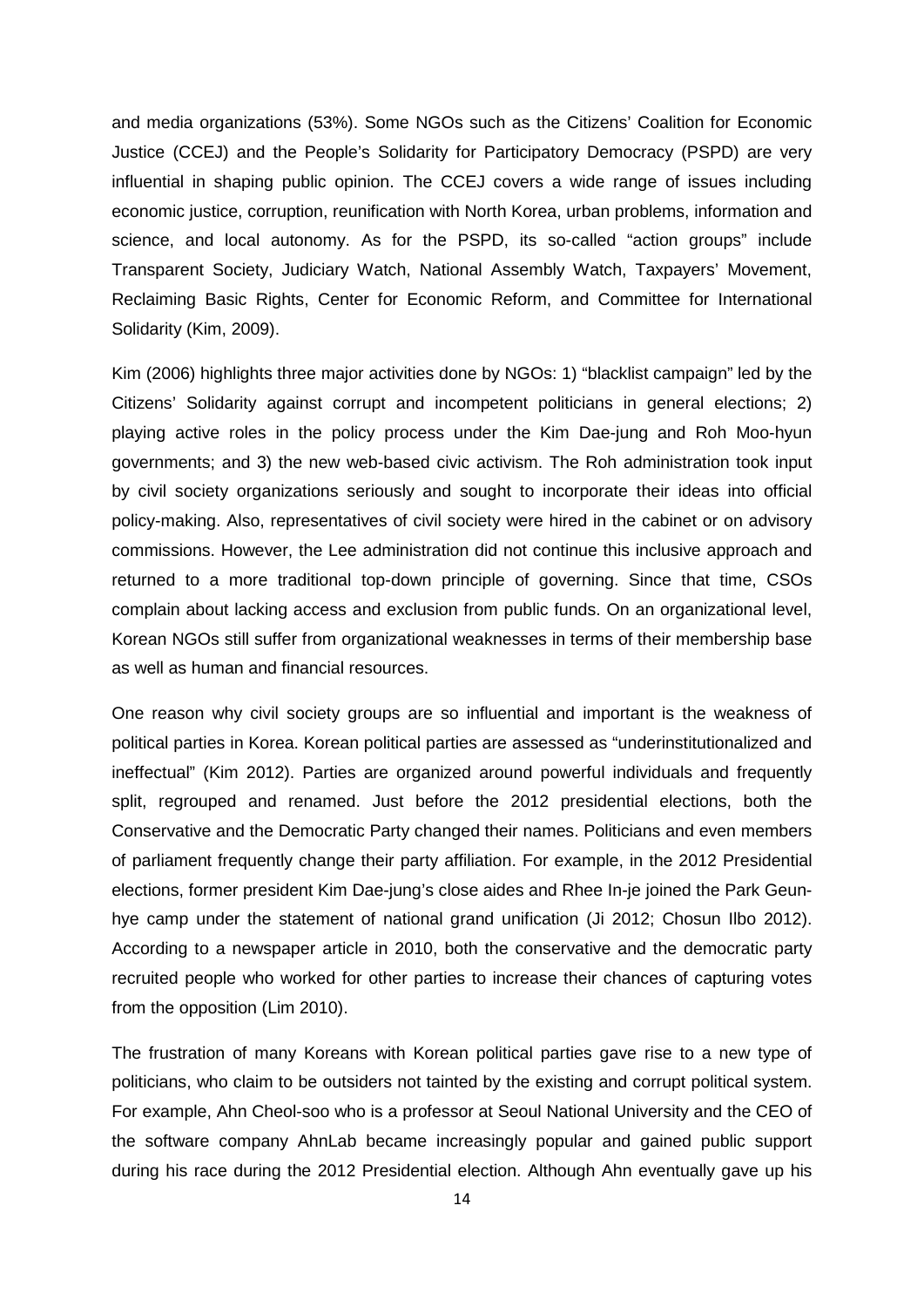candidacy, he proved that an outsider is able to influence the political discussions and could eventually affect the outcome of elections (Kim [2012\)](#page-26-9). In 2013, Ahn has become a member of parliament and is preparing the foundation of a new political party that is aiming at overcoming the problems of the old, personalized party system.

#### **State autonomy from private interest**

Korea has often been praised for its efficient bureaucracy, state capacity and relative state autonomy. It was one of the most successful cases of a "developmental state" successfully planning and implementing national economic development strategies through control of banks, support of industrial learning, infant industry protection and export promotion [\(Woo-](#page-27-9)[Cumings](#page-27-9) 1999; Kohli [1994;](#page-26-10) [Woo-Cumings](#page-27-10) 1991; [Amsden](#page-25-9) 1989; [Wade 2004\)](#page-27-11). Peter Evans further developed the concept of state autonomy and highlighted that development planning in Korea has been particularly successful compared, for example to Latin American "desarrollo" regimes, because state autonomy was embedded in bureaucracy-business networks [\(Evans](#page-25-10) 1995).

Korea has a permanent merit-based bureaucracy. This bureaucracy emerged from the Confucian tradition [\(Mo and Weingast](#page-27-12) 2009) of bureaucracy and the Korean version of "capitalist planning" that was based on the Japanese model of the "developmental state" [\(Johnson](#page-26-11) 1999; [Johnson](#page-26-12) 1995; [Johnson](#page-26-13) 1982; [Woo-Cumings](#page-27-9) 1999). Already since the Park Chung-hee military dictatorship, the bureaucracy is to some degree protected from political intervention. There are several laws and regulations for public officials with the goal to prevent corruption and collusion between the private and public sector such as the Public Service Ethics Act, the Act on Anti-Corruption and the Code of Conduct for Public Officials and the Criminal Act. The bureaucracy in Korea is meritocratic and highly skilled. To become public officials, applicants have to go through highly competitive examinations; public officials are generally appointed based on written tests and occupational performance under the State Public Officials Act (Article 26). Payment is lower compared to the private sector, but employment is more secure and pension benefits are much better. Additionally, at least for junior civil servants annual bonuses' constitute a big portion of total pay and can reach 500-600 percent of a monthly salary. For senior civil servants the share of bonuses is lower (Global Integrity: South Korea Country Report 2009).

Despite the general character of a stable bureaucracy, the politicization of the public sector remains a problem particularly in the higher ranks. Every change of government is accompanied by a massive change of staff not just in the ministries, but also in public institutions and even formally independent or private institutions. When the new Park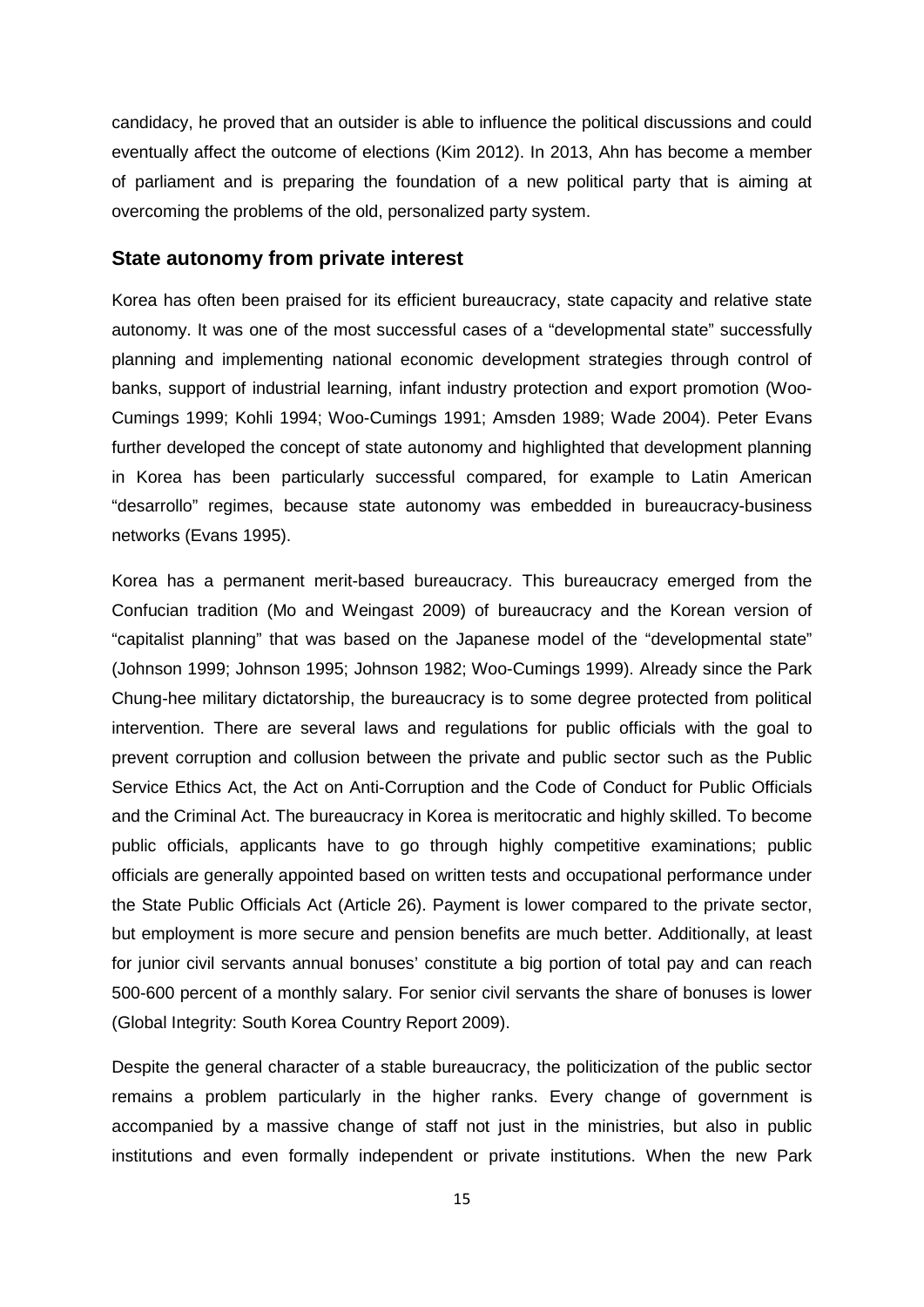administration came into power in early 2013 even the CEOs of formally private owned banks were replaced in order to facilitate a good relationship with the government (Yonhap March 22, 2013). On the other hand, due to the frequent leadership changes, control and accountability of bureaucracies to the political leadership is limited. The average tenure of a minister in Korea is only about one year and bureaucrats have overall little incentive to follow the orders of political leadership.

Institutionally, the state is autonomous from private interest, but in practice personal networks between bureaucracy, politics and business have the tendency to undermine state autonomy. In a 2013 article in the Korea Times, TI Korea Secretary General Kim Seong-su highlighted the corruption in public construction and infrastructure projects when he pointed out that "(former) President Lee is often confused when drawing lines between private and public interests" and that the major four-river refurbishment project is "an example of showing favoritism to acquaintances and nepotism because his administration awarded construction projects to businesses close to his aides and family" (Kim [2013\)](#page-26-14). This 22 trillion won project pushed by the Lee administration is now under the investigation of prosecutors for corrupt deals. According to a another news article, Hyundai Engineering & Construction, where President Lee previously worked for as a chief executive officer is accused of corruption and the creation of a slush fund in connection with the four-river project [\(Kim](#page-26-14) [2013\)](#page-26-14).

Korea has multiple institutions aimed at preventing undue lobbying and corruption. The Anti-Corruption and Civil Rights Commission (ACRC) is Korea's main institution in charge of fighting corruption. President Lee formed it in February 2008 by way of merging the Korea Independent Commission against Corruption (KICAC), the Ombudsman and the Administrative Appeals Commission. The President appoints the Chairman and Vice-Chairman based on the recommendation of the Prime Minister. The President then appoints the standing commissioner based on the recommendation of the Chairman. The nonstanding Commissioner is appointed or commissioned by the President. Among nonstanding commissioners, two are appointed or commissioned on the recommendation of the National Assembly and the Chief Justice of the Supreme Court, respectively. In February 2012, the appointment procedure was changed again. The non-standing commissioner is appointed or commissioned by the President. The National Assembly and the Chief Justice of the Supreme Court appoint or commission three non-standing commissioners, respectively. <Amended by Act No. 11327, Feb. 17, 2012>. Many NGOs like TI have criticized the ACRC, which in comparison to the KICAC under the previous administration, is less independent. Before 2007, only one third of the commissioners, one chairperson and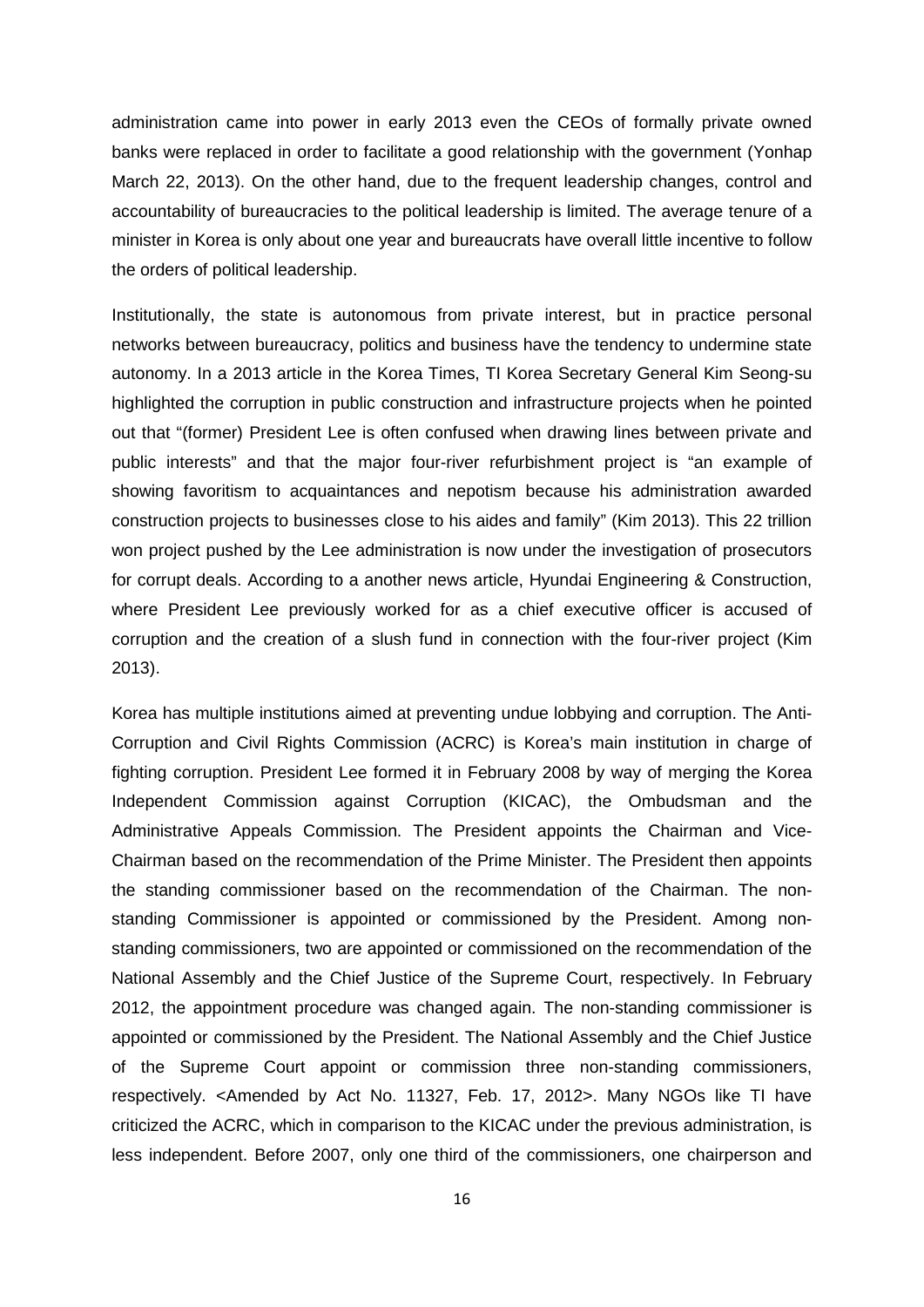two standing members, were chosen by the president while the other six members were equally appointed by the National Assembly and the Chief Justice of the Supreme Court.

The mission of the ACRC is to: 1) formulate and implement anti-corruption polices at the national level, 2) assess integrity of public sector entities, 3) evaluate the anti-corruption initiatives taken by public organizations and encouraging them to make voluntary efforts to tackle corruption, 4) amend ambiguous, corruption-vulnerable laws and institutions and confirming the implementation of ACRC's recommendations, 5) conduct corruption impact assessment, 6) protect and reward whistleblowing in the public and private sectors. Many criticized the merger in favor of a separate independent anti-corruption agency, such as the KICAC before it was merged in 2008. In addition, the ACRC does not have a mandate to independently initiate investigations, but only acts upon complaints. It does not have competences like a prosecutor, but it can request cooperation from the relevant agencies, such as public prosecutor's office. The ACRC publishes its activities annually and reports to the National Assembly and the President.

The Act on the Protection of Public Interest Whistleblowers came into force in September 2011. It protects whistleblowers in both the public and private sector. In September 2011, the ACRC expanded the whistleblower report center to cover public interest whistleblowing cases. The ACRC provides monetary rewards of up to USD 2 million, if whistleblowers help to uncover corruption or recover public funds. They can report via a telephone hotline and report under their real names, however their personal information are confidential and protected by law. As of October 2011, the ACRC had received a total of 140 complaints public interest whistleblowing. The introduction of the Act on the Protection of Public Interest Whistleblowers is seen as a major progress, because before private sector employees who reported cases of corruption did not receive sufficient protection from incrimination (Global Integrity: South Korea Country Report 2009).

## **Public allocation**

The public budgeting process is generally transparent, but transparency and accountability of public fund allocation differ. For example, the strictly scrutinized main budget is often accompanied by supplementary budgets in which the government has more discretion. In principle, the norm in public allocation of public goods and services is to cater to everybody. Yet rent creation in the Government Fund can still be done through bureaucratic discretion (Park [2008\)](#page-27-13). In 2011, a new law was introduced that requires mandatory participation of residents during the budget formulation process of all local governments.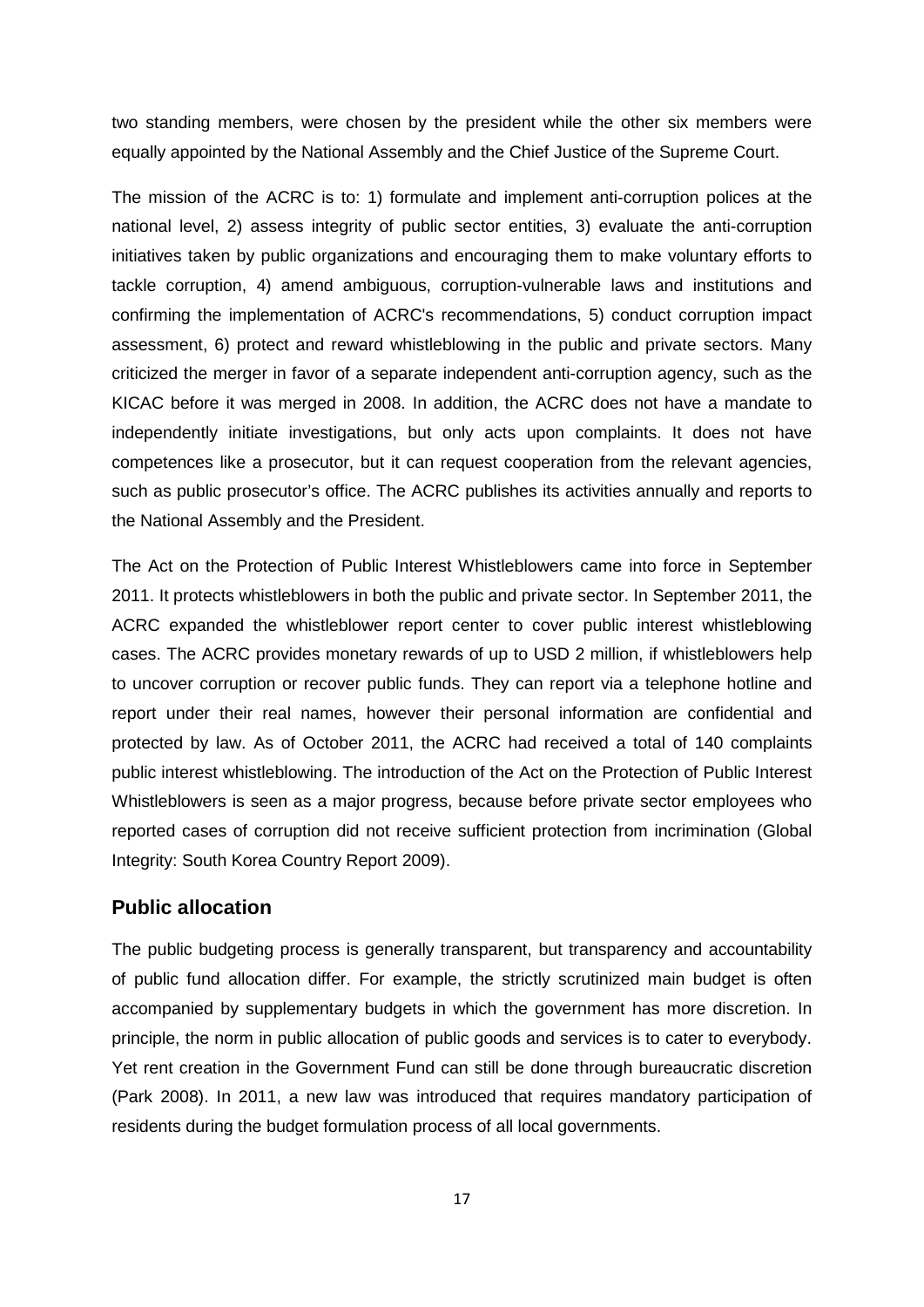Regarding fiscal transparency, the 2012 Open Budget Index, which measures budget transparency, participation and accountability, notes the increase of the score of South Korea from 66 out of 100 in 2008 to 71 in 2010 and 75 in 2012. The report also indicates that Korean citizens have access to most of the significant information. According to the report, Korea is the best performer among the countries surveyed in 2012 on public engagement [\(International Budget Partnership](#page-26-15) 2012). The Citizen Audit Request System in South Korea allows citizens to request special investigations by the national audit office into government programs with suspected corruption or inefficiencies.

Korea is a leading country in the field of e-government. The online system allows to track eapplications. In June 2006, the ACRC launched the www.epeople.go.kr portal by merging different online channels for civil complaints and petitions. In 2011, e-people won the United Nations Public Service Awards 2011 in the category of "Advancing Knowledge Management in Government."

Public procurement is particularly vulnerable to bribery. The efforts to introduce a competitive system of public procurement have been largely successful. The share of competitive contracts has increased from about 50% in the 1980s to 80-90% at the end of the 1990s (Schopf [2011: 29\)](#page-27-3). Regulations for public procurement projects have been strengthened and tenders are now announced on the PPS website with detailed information on the project scope and contact information. In October 2002, the Korea government launched the Government e-Procurement System (GePS), a portal for public procurement, which digitalized the entire process from order to payment for all public organizations. In January 2006, the Defense Acquisition Program Administration (DAPA) was established to replace the former Defense Procurement Agency (DPA). The DAPA is tasked to ensure transparency in the defense procurement process. According to the OECD Phase 3 Report 2011, local governments and public organizations carry out procurement activities through the Korea online E-Procurement System (KONEPS) and "Fingerprint Recognition e-Bidding" [\(OECD](#page-27-14) 2011). KONEPS is a database collecting information on contractors, including previous sanctions imposed on a company making this data available to governmental bodies. This system can help to identify corrupt companies and exclude them from future bidding processes. The OECD Working Group found that since the introduction to KONEPS, transparency within procurement processes has significantly improved [\(OECD](#page-27-14) 2011). According to the law, major procurements require competitive bidding, and strict formal requirements are in place to limit the extent of collusion and corruption. So far, however, unsuccessful bidders are not able to request an official review of the bidding process and therefore cannot challenge the decision in the courts. In practice, companies guilty of major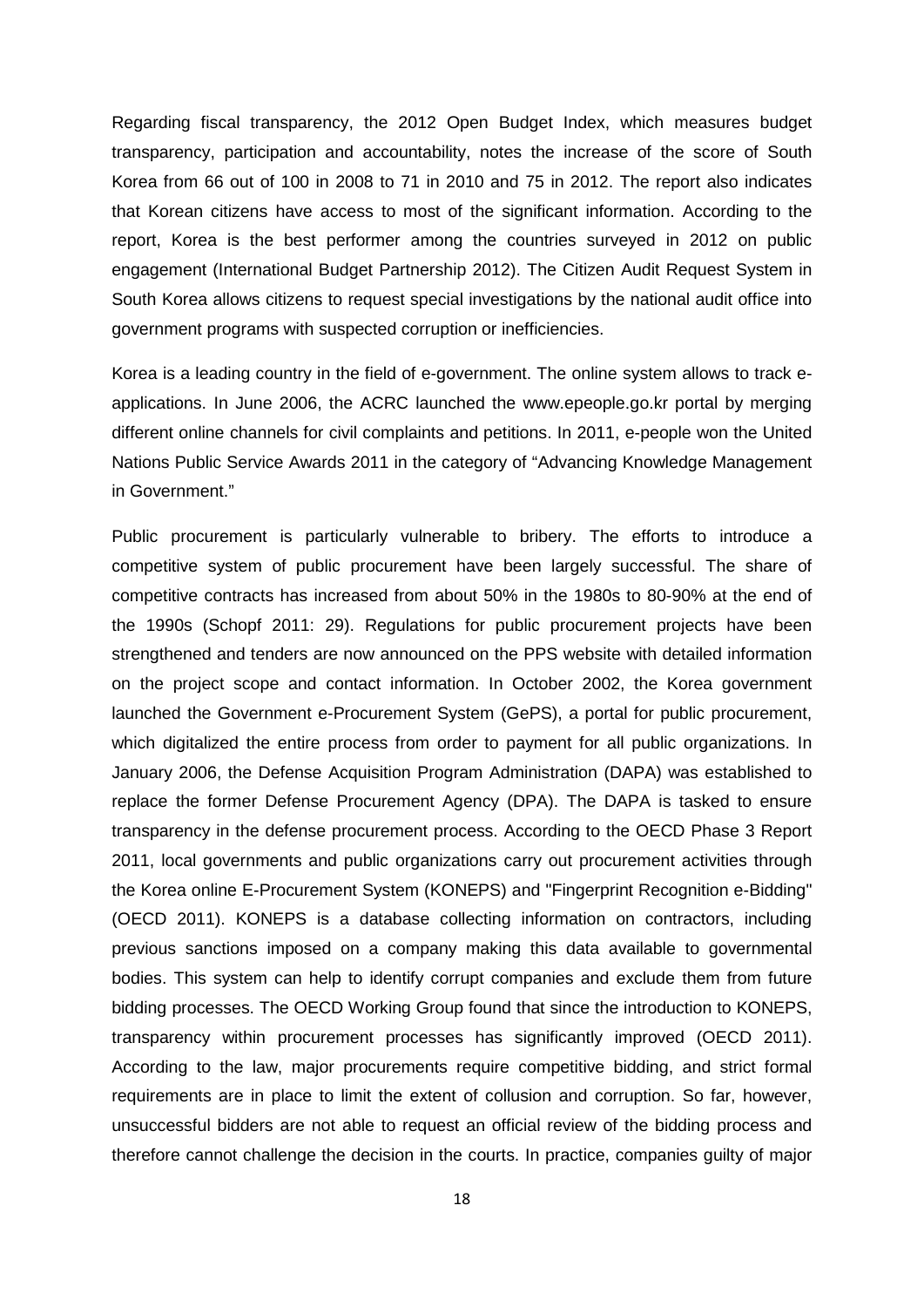violations of procurement regulations, such as bribery, are almost always prohibited from participating in future procurement bids and must go through a mandatory cooling-off period of two years (Global Integrity: South Korea Country Report 2009). By law, the government is required to publicly announce the results of procurement decisions; however, there is no requirement to publish changes made to the contracts after the end of the bidding process.

Public-private partnerships (PPP) have bread a new kind of corruption and particularly the minimum revenue guarantees (MRG) that are often part of PPP have become a major target of criticism. For example, the Light Rail Transit of Yong-in City is an exemplary case of the public-private partnerships marred by corruption over the last ten years. The Light Rail Transit was one of the mayor's policy promises and pushed as a pork-barrel project and construction began in 2005. It was revealed that the various stakeholders received bribes from the private partners in each and every step of the project from estimation of the regional traffic demand to the city council's decision-making process. As a result overly optimistic forecasts were made and exposed problems of the project were neglected. Moreover, it was also discovered that the mayor imposed pressure to hire subcontracting companies run by his close aides including his brother (Han [2013\)](#page-25-11). The MRG clause that was part of the Light Rail Transit contract further added to the burden for the taxpayers and contributed to an estimated 3.4 trillion won deficit in the Yong-in City budget [\(Chun](#page-25-12) 2012).

Despite the many problems and occasional setbacks, the trend in public allocation is generally favorable. Using a methodology developed by Katz and Rosenberg [\(1989\)](#page-26-16), [Park](#page-27-13)  (2008) calculated that the size of rent seeking in Korean government budget allocation has decreased since [1](#page-18-0)975. The average of rent seeking<sup>1</sup> was highest under the two military regimes of President Park Chung-hee with 0.12% of GDP and the Chun Doo-hwan administration with 0.08% of GDP. Rents had the smallest share under the first civilian administration under Kim Young-sam with an average of less than 0.04% of GDP, because of the efforts to prevent corruption and due to the declining share of government spending to GDP. Under the two liberal administrations of Kim Dae-jung and Roh Moo-hyun, the average size of rent seeking increased to 0.06% of GDP, because government spending increased and advanced into many new fields such as support for SMEs and social welfare. In general,

**.** 

<span id="page-18-0"></span> $1$  According to Park (2008: 36) rents are the "changes in the proportion allocated to different functional budgetary categories after the effects of rational determinants, political and economic determinants and incremental determinants in each functional budget category were eliminated." A modified method developed by Katz and Rosenberg (1989) was used for estimating the size of rent in this study. Please note that this study only focused on measuring the size of rent seeking in the government budget allocation.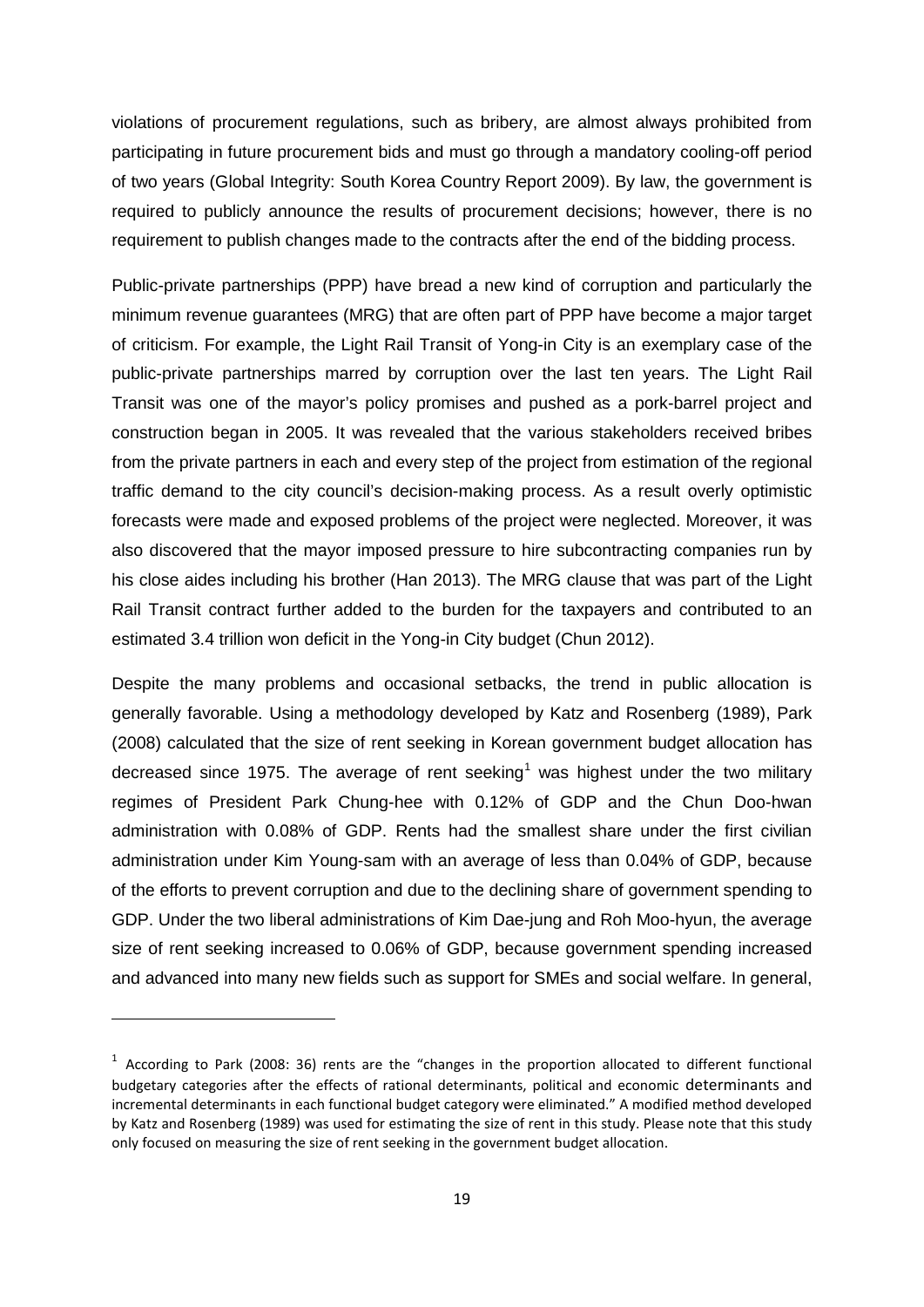rent seeking is largest in the field of economic development followed by social spending, education, and the defense sector.

### **Separation private-public**

The separation between private and public has become stricter and public scrutiny of public officials and politicians has improved. Unlike in the past, the use of public accounts for private purposes by public officials or politicians is now widely seen as unethical. According to the ACRC, many illegal/unfair cases of public officials spending public funds were discovered such as frequent local/overseas business trips and trainings, frequent private use of operational expenses including payment with corporate credit cards for family or friends, frequent illegal use of clean cards (corporate credit cards for public officials) in karaoke and other bars, divided payment to hide excessive payments for entertainment, or the use of government budgets for other purposes. In addition, frequent overseas trips failing to correspond with the purpose of training or wasteful use of budget resources to increase the welfare of assembly members themselves were discovered. As a result of these investigations, KRW 30 million of illegally used funds were recovered [\(Anti-Corrution and](#page-25-3) [Civil Rights Commission](#page-25-3) 2013).

The Code of Conduct for Public Officials was enacted in February 2003 as an ethical guideline for public officials by the ACRC. Based on this model code, public sector agencies have introduced their own codes of conduct. The ACRC monitors compliance with and investigates violations of these codes (Anti-Corrution and [Civil Rights Commission](#page-25-3) 2013). Regarding corruption of high-ranking public officials, both the Criminal Act and Special laws can be applied to punish them for bribery, neglect of duty, crime against divulgence of secret in the course of performing public duties etc. According to the report from the Korea Institute of Criminology, the number of public officials punished or reprimanded due to acceptance of bribe or embezzlement of public money is larger among high-ranking public officials. Major special laws related to corruption of public officials are the State Public Officials Act and Public Service Ethics Act. The State Public Officials Act sets out obligations for public officials in reference to their public duties, such as maintaining dignity, integrity and a ban for holding more than one concurrent position for pursuing profit. The said Act also mandates the forced retirement or dismissal of public officials [\(Jang and Yoon](#page-26-17) 2011).

Favoring family members is also a practice more and more criticized by the public. For example in 2010, the then foreign minister Yu Myung-hwan resigned due to nepotism involving his daughter. According to a newspaper article from Asia Times, the Ministry of Foreign Affairs and Trade changed employment requirements several times in order to give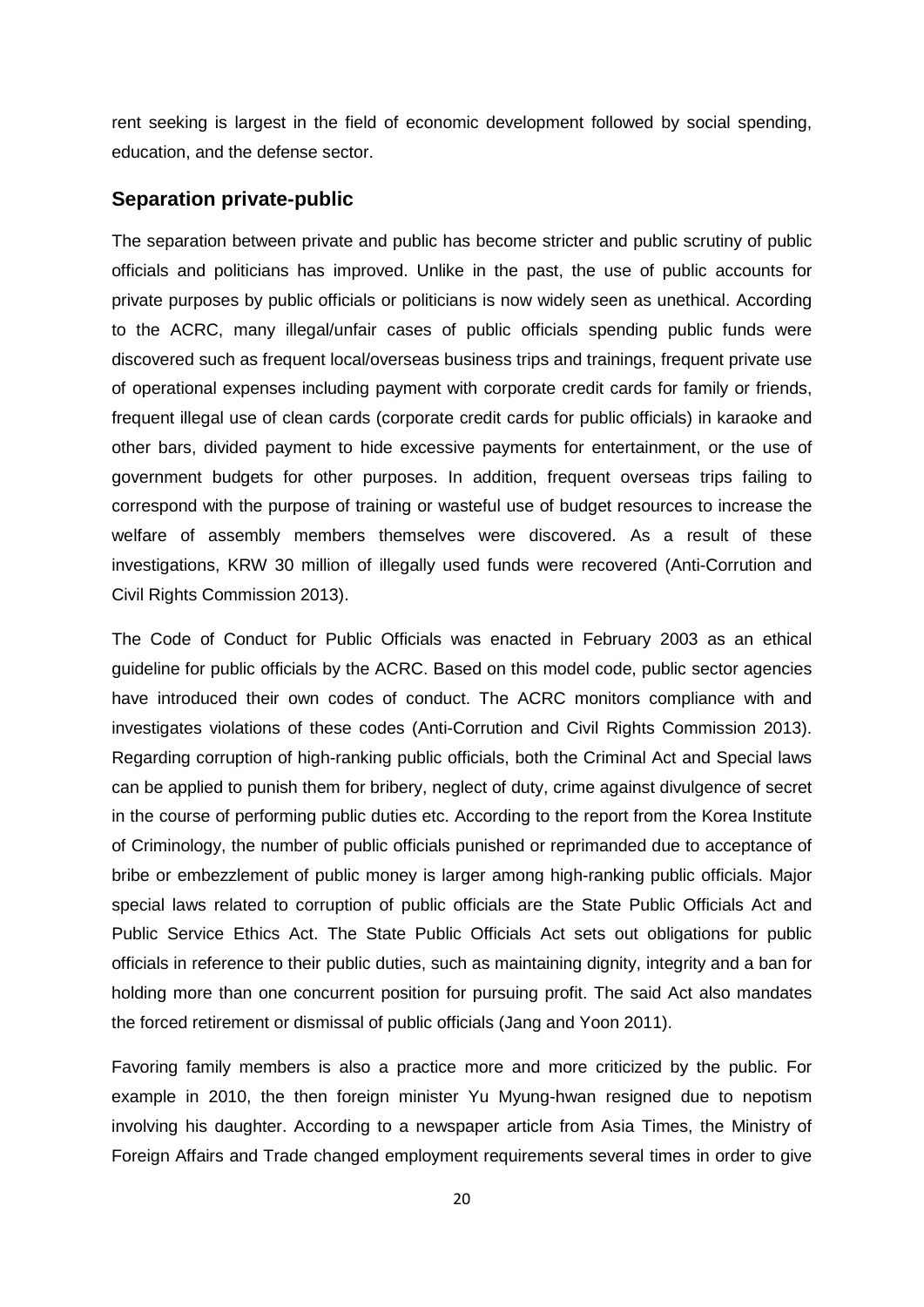an advantage to the daughter of the then foreign minister. During the job interview, two interviewers from the Ministry gave her perfect scores and she was hired for the job. The decision was revoked after an investigation revealed the misconduct (Lee [2010\)](#page-26-18). An editorial from the Chosun Ilbo pointed out that the Public Administration Ministry being in charge of all government hiring for specialized positions might cause nepotism, because these positions are excluded from the regular entrance exams that are much harder to manipulate (The Chosun Ilbo 2010).

#### **Relation formal-informal institutions**

The under-institutionalization and weakness of formal institutions is often mentioned as a major problem in the governance structure of Korea. Since the beginning of the democratization process the rule of law as well as political institutions are increasingly formalized. Korea has adopted many of the "best practice" institutions for example recommended by the OECD. However, in practice, particularly in the business sector, informal institutions, hierarchies and arbitrary decisions frequently overrule formal rules. There is a strong notion particularly for the political and economic elites that it is justified to break rules for the benefit of the interest of your own family, network, company or political party. Particularistic interests still mostly trump general interest and universal values. Work contracts and contracts between companies and their suppliers seem to be particularly vulnerable to arbitrary decisions and resulting conflicts are frequent. For example, Company CEOs still tend to run businesses like a family in which the CEO is seen (or is liked to be seen) as the benevolent authoritarian father figure. In the public sector bureaucratic procedures are much more dominant and courts are increasingly effective to settle conflicts.

Tax evasion remains pervasive. A recent newspaper editorial by the Korea Herald noted that self-employed professionals and entrepreneurs underreported their income by 30% on average and evaded taxes amounting to 7 trillion won, which is equivalent to about 5 billion euro, a year in 2008 citing the Korea Institute of Public Finance. Altogether Korea's shadow economy is estimated to be about 28% of the nation's gross domestic product [\(The Korea](#page-25-13)  [Herald](#page-25-13) 2012). The Korea Center for Investigative Journalism (*NewsTapa)* that is cooperating with the International Consortium of Investigative Journalists (ICIJ) recently disclosed 245 Koreans who established paper companies in tax havens including the British Virgin Islands and Cook Islands from 1995 through 2009. The National Tax Service is currently conducting preliminary investigations and will levy back taxes after the investigation ends (Na [2013\)](#page-27-15). In line with this, prosecutors also raided offices of the CJ Group and the life insurance unit of Hanwha. As a result, the chairman of CJ group was arrested on charges of embezzlement and tax evasion [\(Choe](#page-25-14) 2013).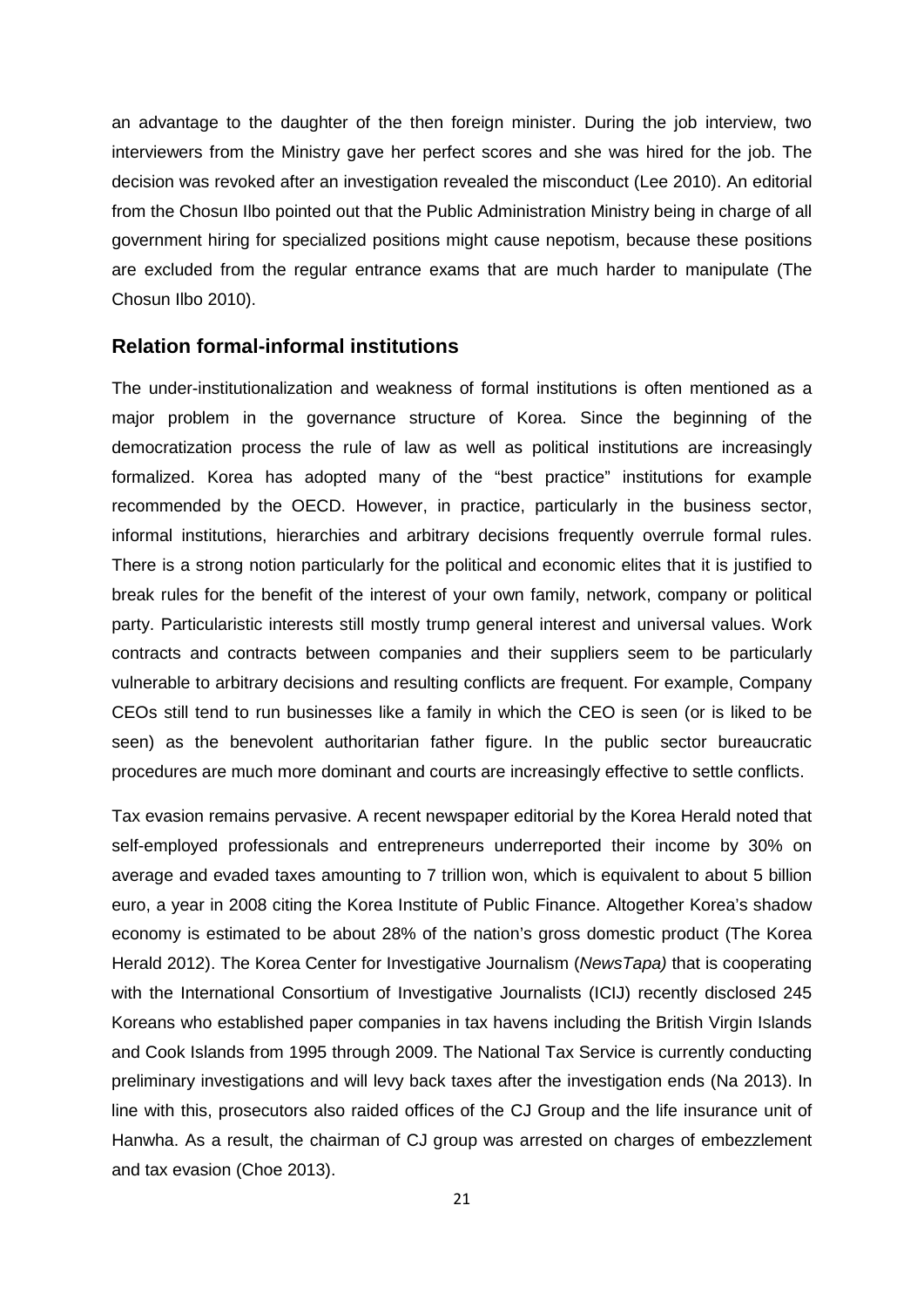With respect to corruption involving public officials, the strongest sanction is criminal prosecution. For corruption cases, the prosecution conducts investigation after finding criminal facts by itself. Usually, prosecutors start investigations into corruption cases when the National Tax Service, the Board of Audit and Inspection, Public Official Ethics Committee or other institutions detect suspicions of corruption. Successful investigation and indictment of corruption cases depend on the prosecution as it has the exclusive supervisory right of investigation activity and the right of arraignment. Therefore, the integrity and independence of the prosecution have great impact on the criminal trial system. The prosecution, especially the central investigation department of the Supreme Prosecutor's office, has the responsibility to be the first line of imposing criminal sanctions against corrupt public officials [\(Jang and Yoon](#page-26-17) 2011).

### **Accountability and rule of law**

Prosecution and imprisonment of members of the political and economic elite is frequent. With the exemption of President Park Chung-hee, who was assassinated while in office, all former Korean presidents faced investigations of corruption or embezzlement against themselves or close family members. President Roh Tae-woo and Chun Doo-hwan were sentenced to long prison terms, but were later pardoned. President Kim Young-sam and Kim Dae-Jung saw their sons imprisoned for corruption and President Roh Moo-hyun committed suicide amid a corruption investigation against his wife, son and his brother's son-in-law (the charges were dropped after his suicide). In January 2013, President Lee's brother was sentenced to two years in jail for bribery. Business chairmen and CEOs are also not immune to prosecution and get jailed frequently. However, many of these sentences are symbolic as members of the elite frequently receive presidential pardons. Ironically, due to the fact that most business leaders sooner or later face some form of prosecution, criminal convictions and even prison terms seem to carry little social stigma. It also seems likely that corruption investigations are sometimes corrupted itself and used for political purposes to discredit an opponent, for revenge or in order to extract concession. The investigations or jailing of CEOs used to be an effective way of ensuring the compliance of businesses to government policies during the military dictatorship.

The fight against corruption and protection of whistleblowers has been increasingly professionalized. The ACRC aims at establishing a quick and reliable one-stop service system by combining the functions of addressing public complaints, preventing corruption and settling administrative appeals. Roles of the ACRC include designing and governing comprehensive anti-corruption measures at the national level, assisting concerned government agencies to implement a measure to assess integrity levels of high-ranking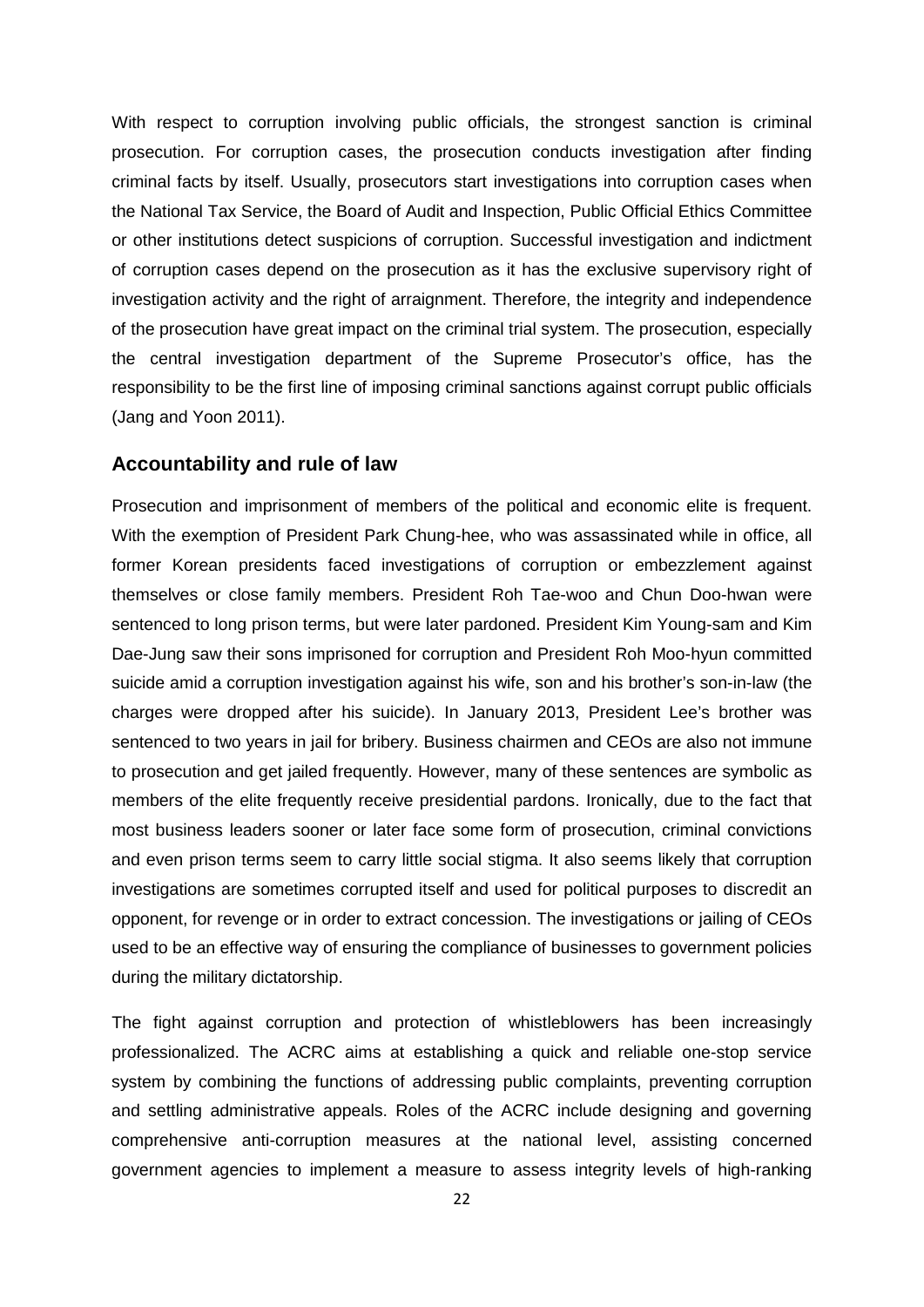public officials as well as protecting and rewarding those who have reported suspected corruption. Table 2 shows the number of reports that ACRC received annually [\(Anti-](#page-25-3)[Corrution and Civil Rights Commission](#page-25-3) 2013).

#### <span id="page-22-0"></span>**Table 3. Number of corruption reports received by year**

| Category            | Totai                                                                    | 2002 | 2003 | 2004 | 2005 | 2006 | 2007 | 2008 | 2009 | 2010 | 2011 | -2012 |
|---------------------|--------------------------------------------------------------------------|------|------|------|------|------|------|------|------|------|------|-------|
| Reports<br>received | 24,629 2,572 1,679 1,763 1,974 1,745 2,544 1,504 2,693 3,099 2,529 2,527 |      |      |      |      |      |      |      |      |      |      |       |
|                     | Course, Anti Compiler and Chill Dights Commission (0040)                 |      |      |      |      |      |      |      |      |      |      |       |

Source: [Anti-Corrution and Civil Rights Commission](#page-25-3) (2013)

In addition, the ACRC carries out an Integrity Assessment on public agencies every year and releases the results. It also provides integrity educations to public officials through the Internet and the Anti-Corruption Training Institute. Integrity Assessment is based on three different sources: 1) evaluation of public services by citizens, 2) surveys among public officials, and 3) opinions of selected professionals. Based on Integrity Assessment results, public agencies made efforts to prevent and eradicate corruption. As time went by, public agencies raced to improve their Integrity Assessment score and the general integrity level improved [\(Anti-Corrution and Civil Rights Commission](#page-25-3) 2013).

|      |              | Referral to investigative agencies |                               |                              |                          |                     |
|------|--------------|------------------------------------|-------------------------------|------------------------------|--------------------------|---------------------|
|      | <b>Total</b> |                                    | <b>Notification of result</b> | <b>Under</b>                 | Rate                     |                     |
|      |              | <b>Found</b><br>guilty $\ominus$   | <b>Acquittal</b>              | <b>Subtotal</b><br>$\ominus$ | investigation            | $(\ominus/\ominus)$ |
| Year | 896          | 581                                | 244                           | 825                          | 71                       | 70.4                |
| 2002 | 74           | 47                                 | 27                            | 74                           | ۰                        | 63.5                |
| 2003 | 100          | 67                                 | 33                            | 100                          | $\overline{\phantom{a}}$ | 67.0                |
| 2004 | 66           | 48                                 | 18                            | 66                           | $\blacksquare$           | 72.7                |
| 2005 | 82           | 53                                 | 29                            | 82                           | -                        | 64.6                |
| 2006 | 83           | 63                                 | 20                            | 83                           | $\overline{\phantom{a}}$ | 75.9                |
| 2007 | 92           | 70                                 | 22                            | 92                           | $\overline{\phantom{a}}$ | 76.1                |
| 2008 | 65           | 44                                 | 21                            | 65                           | -                        | 67.7                |
| 2009 | 106          | 73                                 | 33                            | 106                          | $\overline{\phantom{a}}$ | 68.9                |
| 2010 | 81           | 57                                 | 24                            | 81                           | $\blacksquare$           | 70.4                |
| 2011 | 73           | 43                                 | 13                            | 56                           | 17                       | 76.8                |
| 2012 | 74           | 16                                 | 4                             | 20                           | 54                       | 80.0                |

#### <span id="page-22-1"></span>**Table 4. Number of cases referred to investigative agencies**

Source: [Anti-Corrution and Civil Rights Commission](#page-25-3) (2013)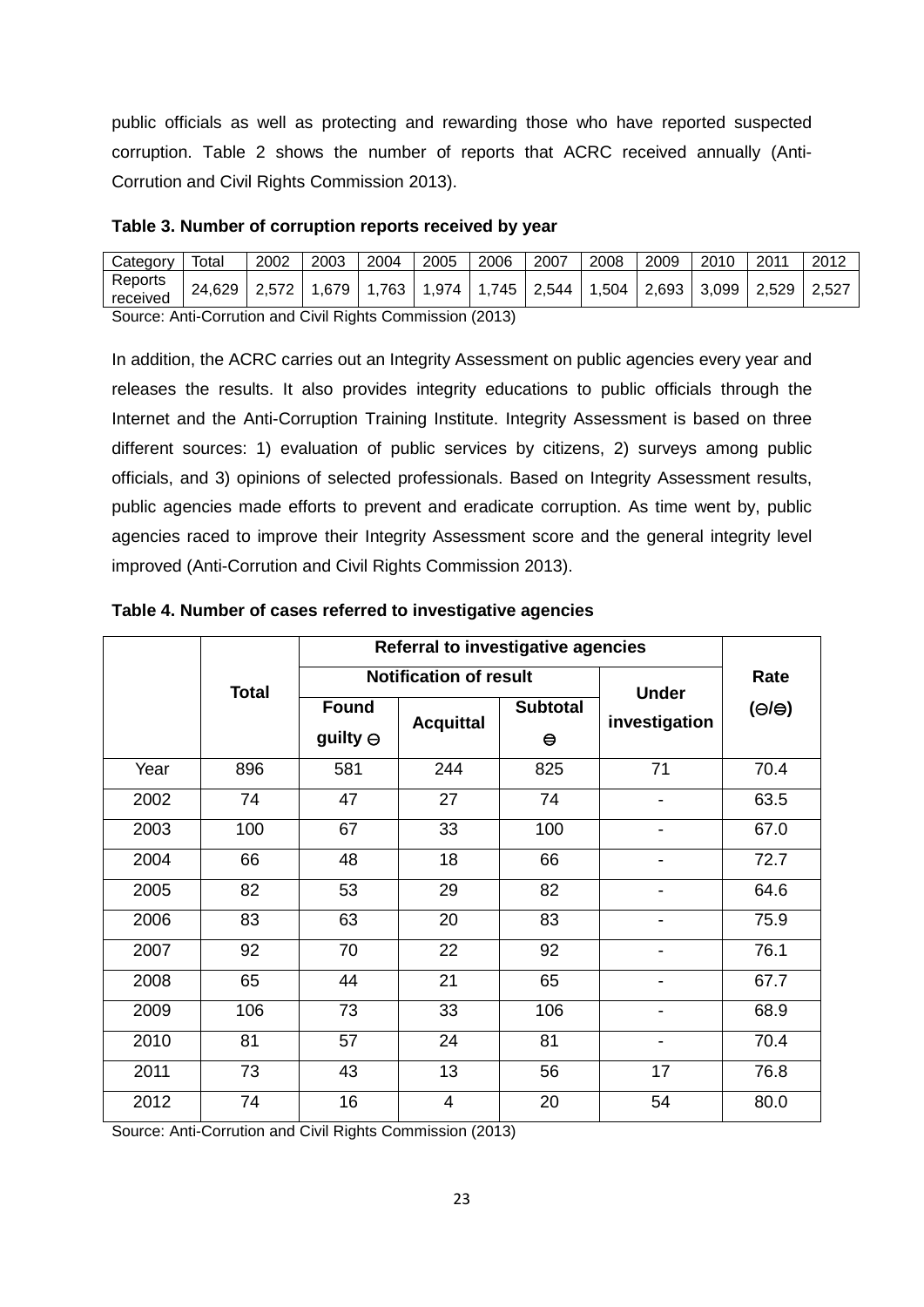Among those 896 corruption reports that were referred to investigative agencies during the period of January 2002 to December 2012, 369 reports (47.8%) were in connection with whistleblowing cases. The detection rate of the corruption by whistleblowing is 74.3%, which is slightly higher than the 70.4% detection rate of the corruption reports in total. Upon the conclusion of all the investigations on 274 whistleblowing cases, 1,801 individuals were punished and indicted proving that whistleblowing is an effective tool for disclosing corruption in Korea [\(Anti-Corrution and Civil Rights Commission](#page-25-3) 2013).

#### **Personal autonomy and collective action capacity**

Public opinion surveys conducted in 1996 and 2003 show that Koreans are increasingly intolerant of corruption. As Table 1 indicates an increasing number of Koreans are strongly or somewhat opposed to paying bribes. Citizens also more and more speak out against corruption and report corrupt public officials to the ACRC, and this reflects improved interactions between citizens and government administration.

|                           | To a traffic<br>policeman |      |      | To a teacher | To a public official |      |  |
|---------------------------|---------------------------|------|------|--------------|----------------------|------|--|
|                           |                           |      |      |              |                      |      |  |
| <survey year=""></survey> | 1996                      | 2003 | 1996 | 2003         | 1996                 | 2003 |  |
| Strongly oppose           | 36.2                      | 61.9 | 55.9 | 66.8         | 44.6                 | 71.0 |  |
| Somewhat oppose           | 23.8                      | 17.3 | 19.7 | 14.8         | 27.3                 | 15.4 |  |
| Uncertain                 | 26.1                      | 17.6 | 15.4 | 14.8         | 20.5                 | 9.9  |  |
| Somewhat acceptable       | 11.9                      | 3.0  | 7.9  | 3.1          | 6.1                  | 3.3  |  |
| Very acceptable           | 1.8                       | 0.3  | 0.8  | 0.6          | 0.8                  | 0.3  |  |

<span id="page-23-0"></span>**Table 5. Public opinion about the acceptability of bribery**

Sources: Lim (1996) and Park (2003), cited in You [\(2005\)](#page-27-16)

Since the beginning of democratization, the Korean civil society is very active in the struggle against corruption. In 1991, civil society organizations launched a "campaign for fair and clean elections" that contributed considerably to monitor politicians and increase public awareness. In 2000, civil society organizations released a list of corrupt politicians and launched negative campaigns to defeat them. 70 percent of those candidates on the black list of CSOs were defeated in the National Assembly elections of April 2000 (You 2001, 2005). Other activities include the PSPD initiative for more transparent corporate governance and the NewsTapa publications of Koreans with offshore bank accounts.

Some businessman and politicians have tried to change the Korean corporate and political culture. The previous presidential candidate Ahn was already mentioned above. Former President Roh Moo-hyun (2003-2007) also succeeded to obtain the party's nomination and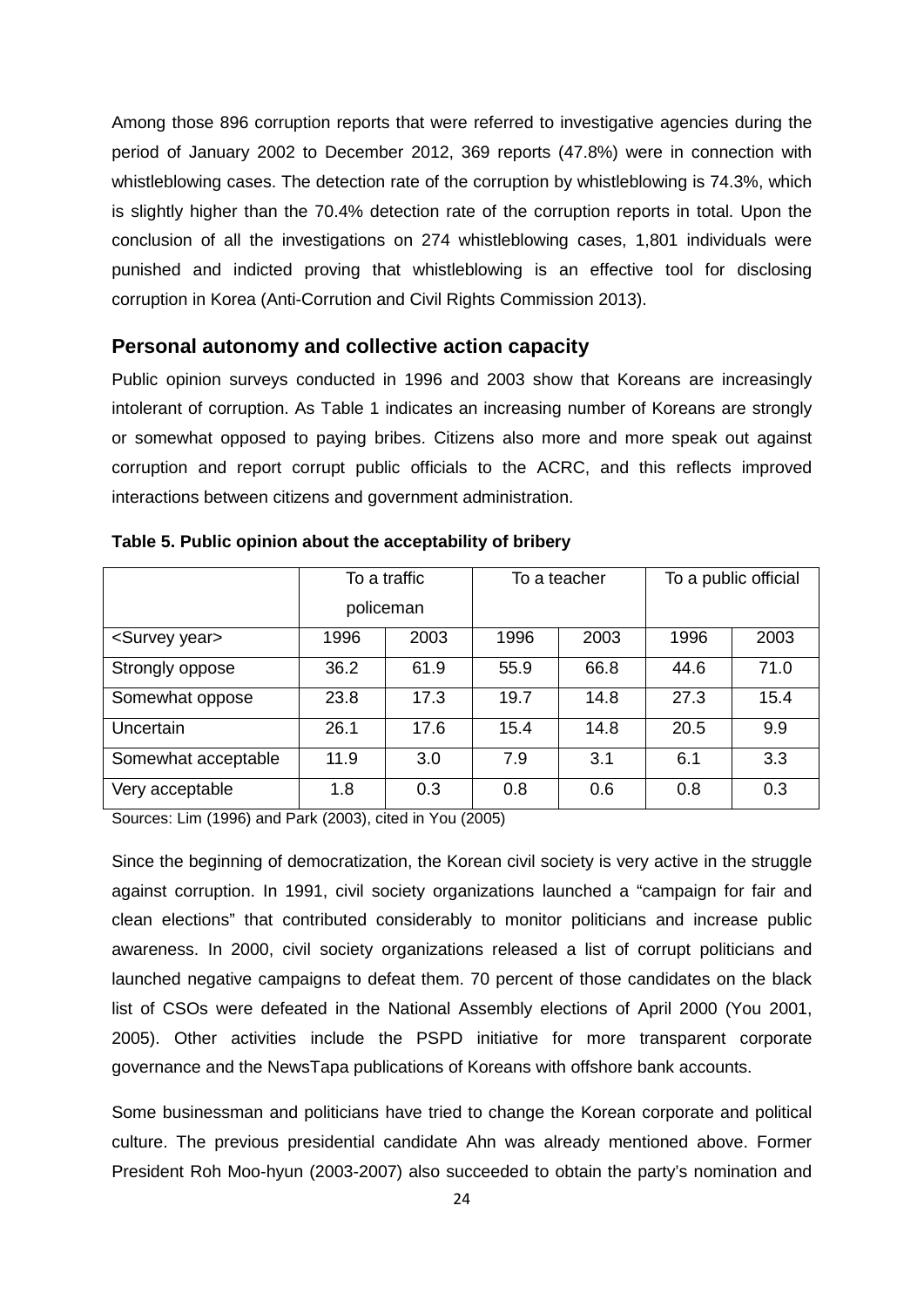the Presidency with support from grass root movements and relatively small campaign funds. He largely relied on donations through the internet and grassroots mobilization for his campaign fund for the presidential election, and defeated the conservative candidate, Lee Hoi-chang, who was later found to have received illegal contributions of KRW 34 billion [\(PSPD report cited in You](#page-27-16) 2005). Although Roh's campaign was not perfectly free from illegal funds he has shown that it is possible in the Korean political system to win an election without the big money by organizing support from the grass root level.

## **VI. Conclusions**

The status of governance in Korea has improved substantially since the beginning of democratization in 1987, but is still suffering from the legacy of the authoritarian past. Korea has a very capable public sector and the meritocratic bureaucracy is well trained and well paid. On the other hand, personal networks remain strong and often have the tendency to undermine a more universalistic approach working for the general society and the common good. Amid a lack of trust in institutions, networks of personal trust tend to further undermine an effective institution building process. Close personal networks between business, bureaucracy and politics are particularly problematic and facilitate a climate of collusion and corruption. The strong hierarchy and paternalistic systems in public and business organizations undermine attempts for more transparency. Government institutions combatting corruption exist and started to make some impact in educating employees, investigating complaints and protecting whistleblowers. Many, however, question the independence of the anti-corruption agency ACRC that largely depends on the support by the president. The ACRC lacks the authority to extend investigations and to ensure compliance in the private sector. On a positive note, Korean civil society is vibrant and the internet is a powerful tool to improve transparency despite attempts of the government to limit freedom and anonymity on the web. The democratic systems of checks and balances are largely intact and the judiciary is becoming more professional and independent from political meddling. The biggest challenge for a more transparent society and a better governance system remains the large concentration of economic power in the hands of a couple of (mostly family controlled) business conglomerates. As long as economic power remains highly concentrated, business leaders will always be tempted to avoid fair competition and use their economic resources to extract favors or protection from the state.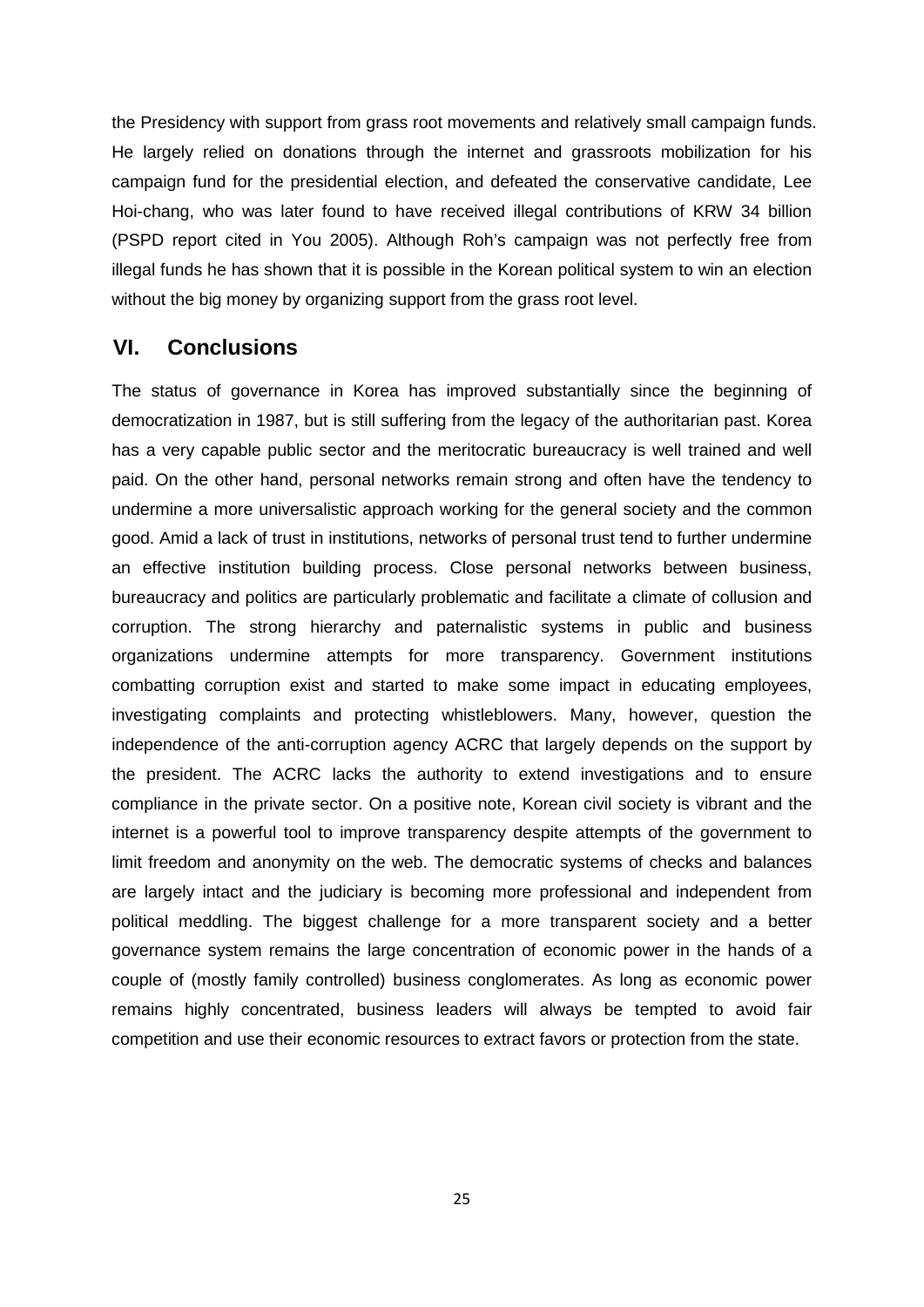## **REFERENCES**

- <span id="page-25-9"></span>Amsden, A. H. (1989). *Asia's next giant : South Korea and late industrialization,* New York: Oxford University Press.
- <span id="page-25-1"></span>Anti-Corruption Authorities. (2013). *SK Holdings chief jailed as S.Korea gets tough on chaebol.* Available at http://www.acauthorities.org/news/sk-holdings-chief-jailedskorea-gets-tough-chaebol [Accessed July 17 2013].
- <span id="page-25-3"></span>Anti-Corruption and Civil Rights Commission. (2012). *The ACRC announced the results of the 2012 Integrity Assessment*. Available at http://pcrm.acrc.go.kr:9129/sys/DNAttach.php?id=5497.4a6769c3 [Accessed July 19 2013].
- Anti-Corruption and Civil Rights Commission. (2013). *ACRC KOREA Annual Report 2012*. Abailable at http://www.theioi.org/asia/korea-republic-of/anti-corruption-civil-rightscommission [Accessed July 19 2013].
- <span id="page-25-2"></span>Bertelsmann Foundation. (2011). *Sustainable Governance Indicator 2011*. Available at http://www.sgi-network.org/ [Accessed July 19 2013].
- <span id="page-25-0"></span>Chang, J.-S. (2013). "Lee grants special pardons to friend, close associates", *Yonhap News Agency*, January 29.
- <span id="page-25-5"></span>Cho, H., and Kalinowski, T. (2010). "Bank Nationalization, Restructuring and Reprivatization, The Case of Korea since the Asian Financial Crisis", *Korea Observer,* 41**,** 1-30.
- <span id="page-25-14"></span>Choe, S.-H. (2013). "South Korean Executive's Arrest Seen as Move to Tame Conglomerates", *The New York Times*, July 2.
- <span id="page-25-13"></span><span id="page-25-8"></span>Chosun Ilbo (2010). Nepotism in Hiring for Gov't Positions Must Stop. *The Chosun Ilbo*, September 7.
- Chosun Ilbo (2012). "Minor Conservative Party Backs Park Geun-hye", *The Chosun Ilbo*, October 25.
- <span id="page-25-12"></span>Chun, S.-W. (2012). "Privately invested projects sap public coffers", *The Korea Herald*, May 22.
- <span id="page-25-4"></span>Croissant, A. (2004). "From transition to defective democracy: mapping Asian democratization" *Democratization,* 11**:** 156-178.
- <span id="page-25-7"></span>Edelman. (2011). *2011 Edelman Trust Barometer*. Available at http://www.amchamkorea.org/publications/Download.php?id=285 [Accessed July 17 2013].
- <span id="page-25-10"></span>Evans, P. (1995). *Embedded autonomy : states and industrial transformation,* Princeton, N.J., Princeton University Press.
- <span id="page-25-6"></span>Freedom House. (2012). *Freedom of the Press 2012*. Available at http://www.freedomhouse.org/report/freedom-press/2012/south-korea [Accessed July 17 2013].
- <span id="page-25-11"></span>Han, S.-H. (2013). "The Yong-in Light Rail Transit, 'disasters' have not yet started", *SBS*, April 30.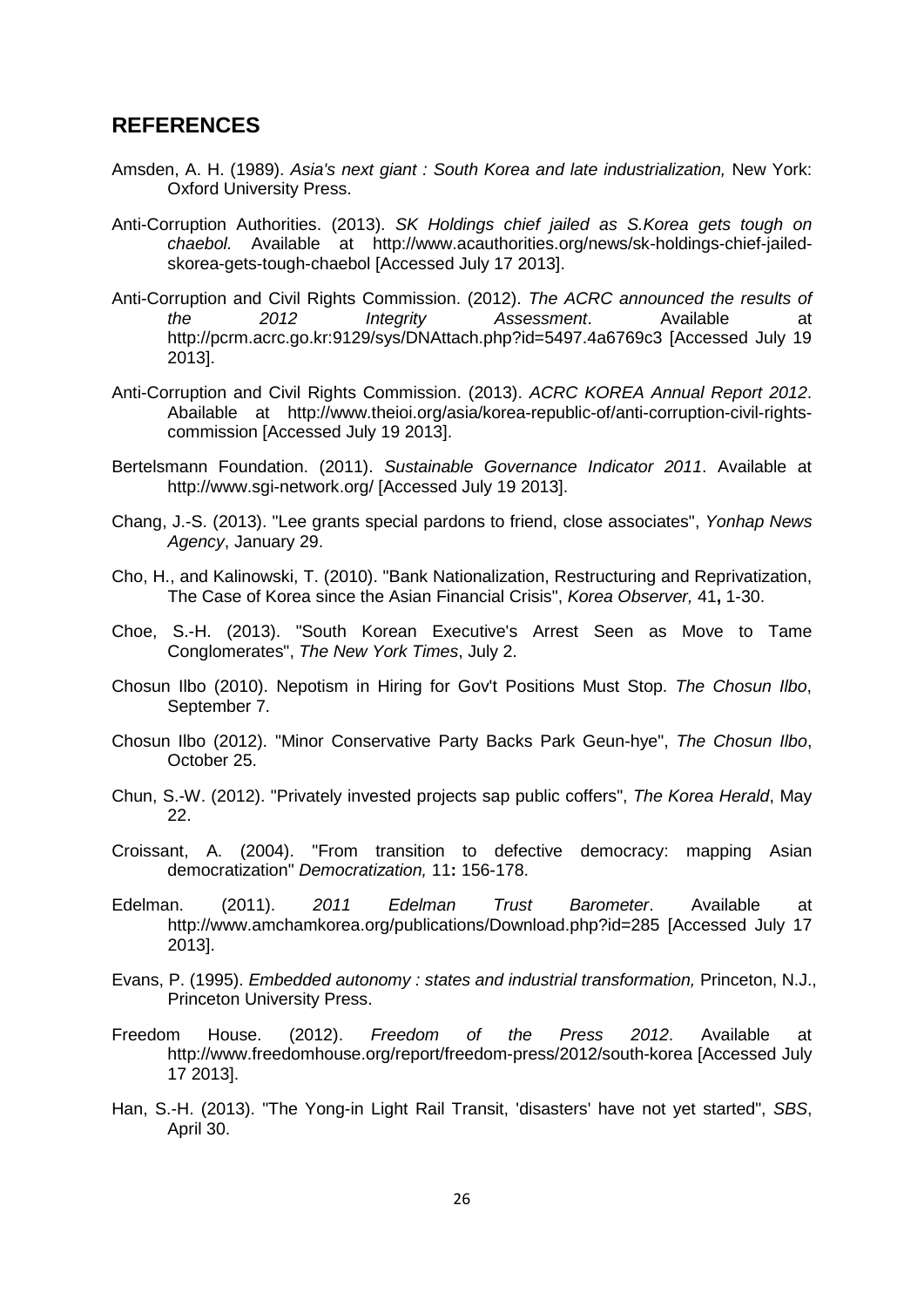- <span id="page-26-4"></span>Hankyoreh. (2007). "Relationships with Lee have put fellow church members in powerful<br>governmental positions". December 26. Available at governmental positions", December 26. Available at http://english.hani.co.kr/arti/english\_edition/e\_national/259274.html [Accessed July 17 2013].
- <span id="page-26-15"></span>International Budget Partnership. (2012). *Open Budget Survey 2012*. Available at http://internationalbudget.org/wp-content/uploads/OBI2012-Report-English.pdf.
- <span id="page-26-17"></span>Jang, J. O., and Yoon, H. S. (2011). "Korea's Experience of Operating Anti-corruption Criminal Justice Policy". Republic of Korea: Korea Institute of Criminology.
- <span id="page-26-8"></span>Ji, Y.-H. (2012). "It is the season for political migration", *OhmyNews*, October 19.
- <span id="page-26-11"></span>Johnson, C. (1999). "The developmental state: Odyssey of a concept". *In:* M. Woo-Cumings, (ed.) *The developmental state.* Ithaca: Cornell University Press.
- <span id="page-26-13"></span>Johnson, C. A. (1982). *MITI and the Japanese miracle : the growth of industrial policy, 1925- 1975,* Stanford, Calif.: Stanford University Press.
- <span id="page-26-12"></span>Johnson, C. A. (1995). *Japan, who governs? : the rise of the developmental state,* New York: Norton.
- <span id="page-26-0"></span>Kalinowski, T. (2008). "State-Civil Society Synergy and Cooptation: The Case of the Minority Shareholder Movement in Korea", *Korea Observer,* 39**:** 339-367.
- <span id="page-26-2"></span>Kalinowski, T. (2009). "The politics of market reforms: Korea's path from Chaebol Republic to market democracy and back", *Contemporary Politics,* 15**:** 287-304.
- <span id="page-26-1"></span>Kalinowski, T., and Cho, H. (2009). T"he Political Economy of Financial Market Liberalization in South Korea: State, Big Business, and Foreign Investors", *Asian Survey,* 49**:** 221- 242.
- <span id="page-26-16"></span>Katz, E., and Rosenberg, J. (1989). "Rent-seeking for budgetary allocation: Preliminary results for 20 countries", *Public Choice,* 60**:** 133-144.
- <span id="page-26-5"></span>Kihl, Y. W. (2005). "Advancing Democracy for South Korea: Beyond Electoral Politics and Presidential Impeachment", *International Journal of Korean Studies,* 9**:** 51-70.
- <span id="page-26-7"></span>Kim, E. (2006). "Civil Society and Democratic Governance in South Korea", *the 20th IPSA World Congress.* Fukuoka, Japan.
- <span id="page-26-6"></span>Kim, E. (2009). "The Limits of Ngo-Government Relations in South Korea", *Asian Survey,* 45**:** 873-894.
- <span id="page-26-3"></span>Kim, H.-G. & SHIN, J.-W. (2012). "Which universities did people in power graduate?", *DongA Ilbo*, September 15.
- <span id="page-26-14"></span>Kim, J.-W. (2013). "Corruption mars Lee's achievements", *The Korea Times*, February 21.
- <span id="page-26-9"></span>Kim, S. (2012). "'Contentious Democracy' in South Korea: An Active Civil Society and Ineffectual Political Parties", *Taiwan Journal of Democracy,* 8**:** 51-61.
- <span id="page-26-10"></span>Kohli, A. (1994). "Where Do High Growth Political Economies Come From? The Japanese Lineage of Korea's Developmental State", *World Development,* 22**:** 1269-93.
- <span id="page-26-18"></span>Korea Herald. (2012). "Fighting tax evasion". April 27. Available at http://www.koreaherald.com/view.php?ud=20120427000558 [Accessed July 17 2013].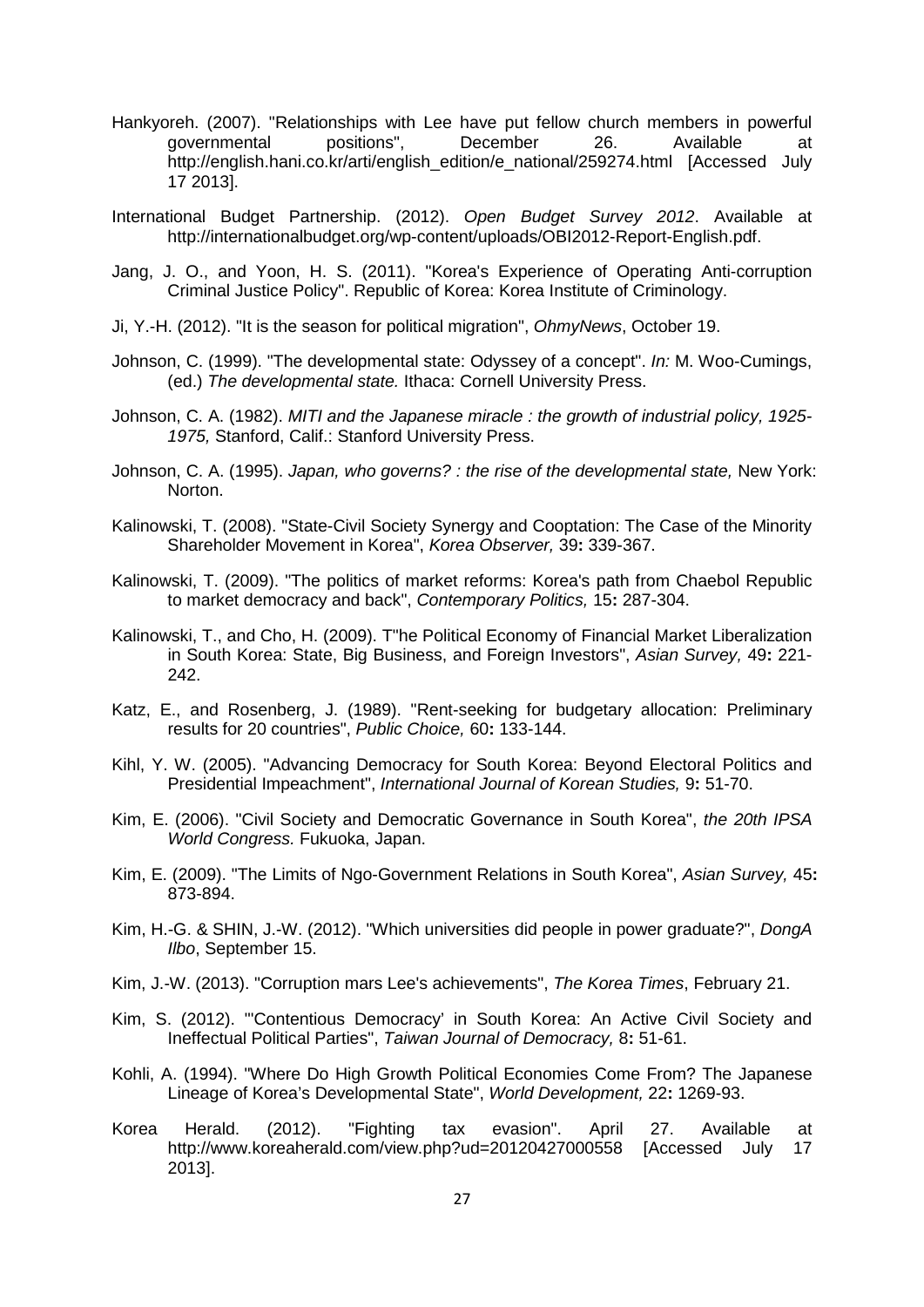Lee, S. (2010). "Nepotism's a no-no in a 'fair society'", *Asia Times*, September 22.

<span id="page-27-8"></span>Lim, G.-G. (2010). "Broken promise on exclusion of political migration", *PRESSian*, March 15.

- <span id="page-27-15"></span>Na, J.-J. (2013). "Koreans operating in tax havens revealed", *The Korea Times*, May 22.
- <span id="page-27-14"></span>OECD 2011. Phase 3 Report on Korea.
- <span id="page-27-13"></span>Park, M. J. (2008). "Rent Seeking in Korean Government Budget Allocation", *International Review of Public Administration,* 12**,** 33-44.
- <span id="page-27-7"></span>Pastreich, E. (2005). "The Balancer: Roh Moo-hyun's Vision of Korean Politics and the Future of Northeast Asia", *Japan Focus* [Online]. Available: http://japanfocus.org/- Emanuel-Pastreich/2041 [Accessed July 17, 2013].
- <span id="page-27-5"></span>Reporters Without Borders. (2013). *Internet Enemies*. Available at http://en.rsf.org [Accessed July 17, 2013].
- <span id="page-27-3"></span>Schopf, J. C. (2011). "Following the Money to Determine the Effects of Democracy on Corruption: The Case of Korea", *Journal of East Asian Studies,* 11**:** 1-39.
- <span id="page-27-6"></span>Transparency International (2012). *Corruption Perceptions Index.* Available: http://www.transparency.org/research/cpi/ [Accessed July 17 2013]..
- <span id="page-27-2"></span>Transparency International (2013a). *Global Corruption Barometer*. Available: http://www.transparency.org/gcb2013/results [Accessed July 17 2013]..
- <span id="page-27-1"></span>Transparency International (2013b). *Surveys & Indices: South Korea*. Available: http://www.transparency.org/country#KOR [Accessed July 17 2013].
- <span id="page-27-11"></span>Wade, R. (2004). *Governing the market : economic theory and the role of government in East Asian industrialization,* Princeton, NJ: Princeton University Press.
- <span id="page-27-10"></span>Woo-Cumings, M. (1991). *Race to the swift : state and finance in Korean industrialization,*  New York: Columbia University Press.
- <span id="page-27-9"></span>Woo-Cumings, M. (1999). *The developmental state,* Ithaca, N.Y.: Cornell University Press.
- <span id="page-27-0"></span>World Bank. (2013). *World Governance Indicators*. Available at http://info.worldbank.org/governance/wgi/sc\_chart.asp [Accessed July 17 2013].
- <span id="page-27-16"></span>You, J.-S. (2005). "Embedded Autonomy or Crony Capitalism?", *The Annual Meeting of the American Political Science Association.* Washington, DC.
- <span id="page-27-12"></span>You, J.-S. (2009). "Transition from a Limited Access Order to an Open Access Order: The Case of South Korea", *The annual meeting of the ISA's 50th nnual Convention Explocing the Past, Anticipating the Future. New York City, USA.*
- <span id="page-27-4"></span>Zakaria, F. (2004). *The future of freedom : illiberal democracy at home and abroad,* New York: W.W. Norton & Co.